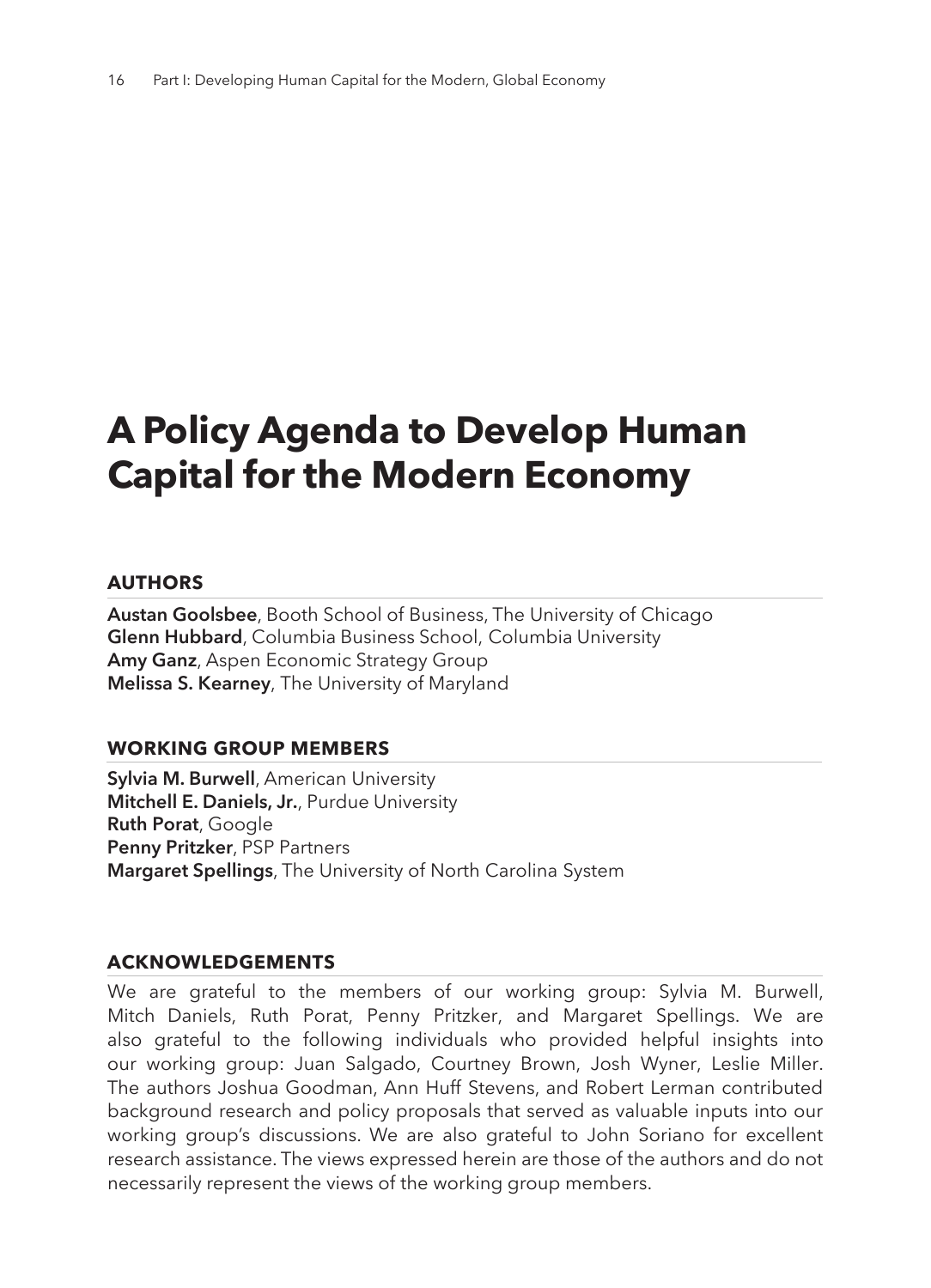#### **ABSTRACT**

Globalization and technological innovation have intensified the demand for collegeeducated workers. In 2017, college graduates earned 65% more than non-collegeeducated workers and were twice as likely to be employed. This proposal recognizes the simultaneous need for more college educated workers and also for a higher level of labor market skill among non-college educated individuals. We propose to invest in the upskilling of the American workplace by better leveraging the potential of the community college sector. Community colleges offer widely accessible and flexible postsecondary education and midcareer training opportunities. They are also a gateway to four-year colleges for millions of students. Yet, despite their promise and potential, community colleges are under intense resource pressures that constrain the educational and labor market outcomes of their students. We call for a new federal grant program to provide funding to community colleges, contingent on institutional outcomes. Our cost estimates suggest new funding on the order of \$22 billion per year. This new public investment in community colleges would promote the policy goals of: (1) increasing the supply of college-educated workers; (2) expanding opportunities for midcareer skill development and training; and (3) providing better pathways into the workforce for non-college-educated workers. We additionally support a set of six complementary proposals to further advance these stated goals.

# **1. Evidence-Based Investments in Community Colleges**

More than ever, a college degree is predictive of an individual's economic success. In 2017, college graduates earned 65% more than non-college-educated workers and were twice as likely to be employed. Increasing the number of Americans with a college degree would advance both individual economic security and the productivity and competitiveness of the American economy. Increasing numbers of high school graduates are enrolling in college, but many fail to earn a degree. Among students who matriculate at four-year institutions, nearly half fail to complete their degree within six years. Among students who first enrolled full-time at a twoyear public institution in 2010, nearly 42 percent had not received any degree or were no longer enrolled in school six-years later (Shapiro et. al, 2018).<sup>1</sup> Increasing college completion rates must be a policy priority.

Posing an additional challenge, skills demanded in the modern economy are constantly changing. Workers today typically change jobs and industries multiple times throughout their working years. As a result, individuals must adapt to new

<sup>1</sup> Shapiro, D., Dundar, A., Huie, F., Wakhungu, P.K., Bhimdiwali, A. & Wilson, S. E. (2018, December). Completing College: A National View of Student Completion Rates – Fall 2012 Cohort (Signature Report No. 16). Herndon, VA: National Student Clearinghouse Research Center.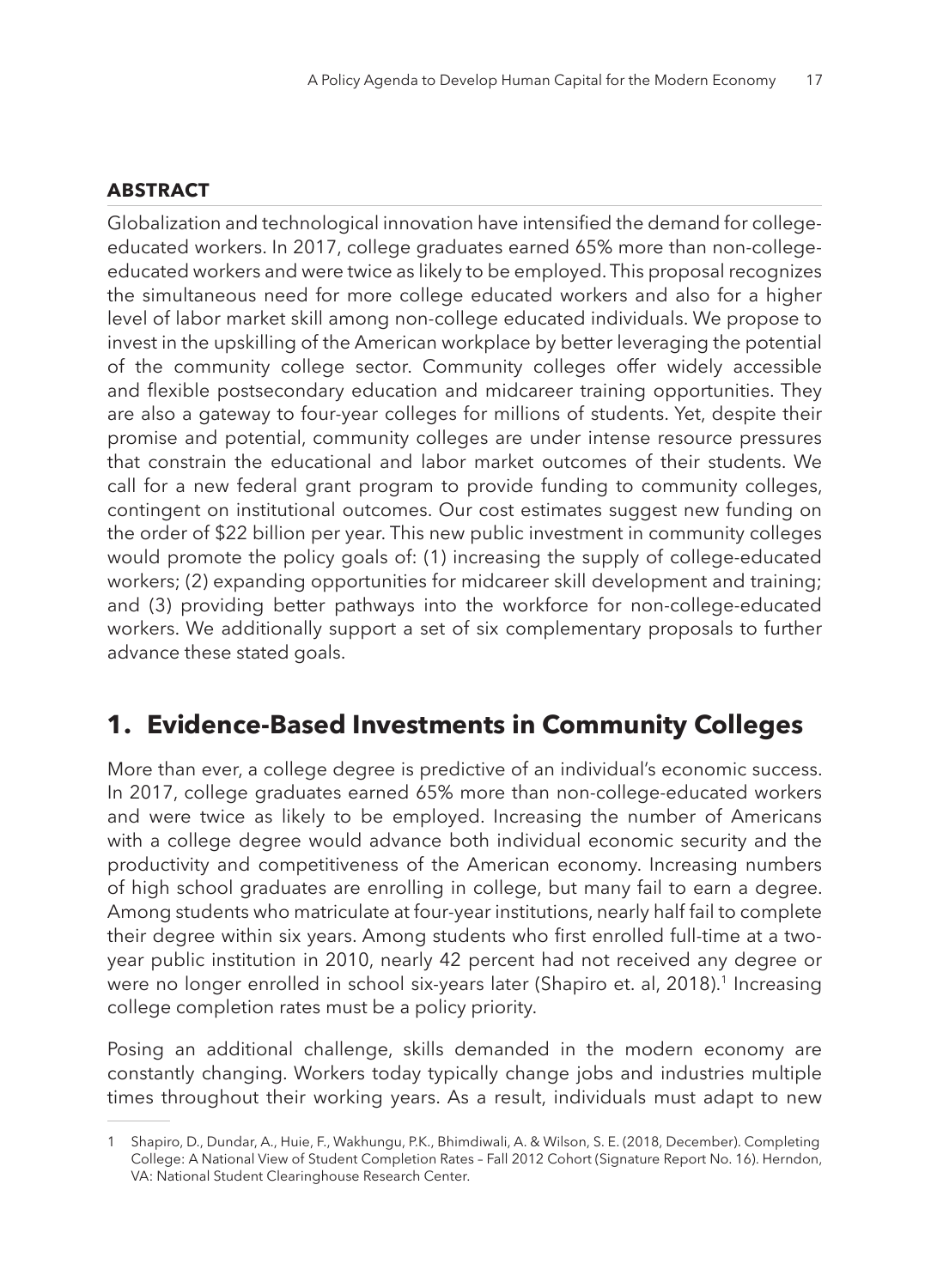technologies, learn new skills, and earn new credentials over their careers. Lifelong learning and skill upgrading is the new normal. As such, American institutions of higher education must be prepared to serve students throughout their careers with a flexible, market-driven model of education.

**The United States should make a bold and dedicated commitment to increasing the skills and productivity of its workforce by leveraging the potential of the community college sector. We propose a federal grant program to provide new funding to community colleges, contingent on institutional outcomes in degree completion rates and labor market outcomes. We believe a program of a similar scale to the 19th century Morrill Land Grant Program, which dramatically expanded access to higher education for working-class Americans, is needed to ensure our workforce meets the demands of the modern economy.<sup>2</sup>**

**This new public investment in community colleges would promote the policy goals of: (1) increasing the supply of college-educated workers; (2) responding to unmet demand for midcareer skill development and training; and (3) providing better pathways into the workforce for non-college-educated workers through the expansion of high-quality, short-term certificate programs.**

The investment of resources in community colleges would be linked to metrics of the policy's success. To determine the appropriate barometers of success, we take a lesson from U.S. history and look to the high school movement of the early 20th century. In 1910, fewer than 10% of Americans had a high school degree. By 1935, nearly 40% of the population had earned their degrees. This inflection point came from substantial new investments in the nation's education resources. We aim to achieve increases of a similar magnitude in postsecondary degree and credential completion rates with a new generation of public investments. Our aim with this proposal is to achieve the following benchmarks by 2030:

1. Close the completion gap between two-year college students aged 18 to 24 and their peers at four-year institutions by increasing the average completion/ transfer rate among 18- to 24-year-olds at community colleges from 37.5% to 60% by 2030.3 This would result in 3.6 million additional 18- to 24-year-olds with college degrees in 2030.

<sup>2</sup> For background information on this act, see: https://press.princeton.edu/titles/10320.html; *Morrill Land Grant Act of 1862*; a related notion is put forward by Goolsbee and Minow (2016).

<sup>3</sup> It should be noted that closing the completion gap between two and four-year colleges will require progress in the four-year sector as well. Only about 40 percent of students who transfer from community colleges into a four-year institution complete a bachelor's degree within six years. We refer readers to the Aspen Institute College Excellence Program and the Community College Research Center work on evidence-based policies and tools to improve transfer performance.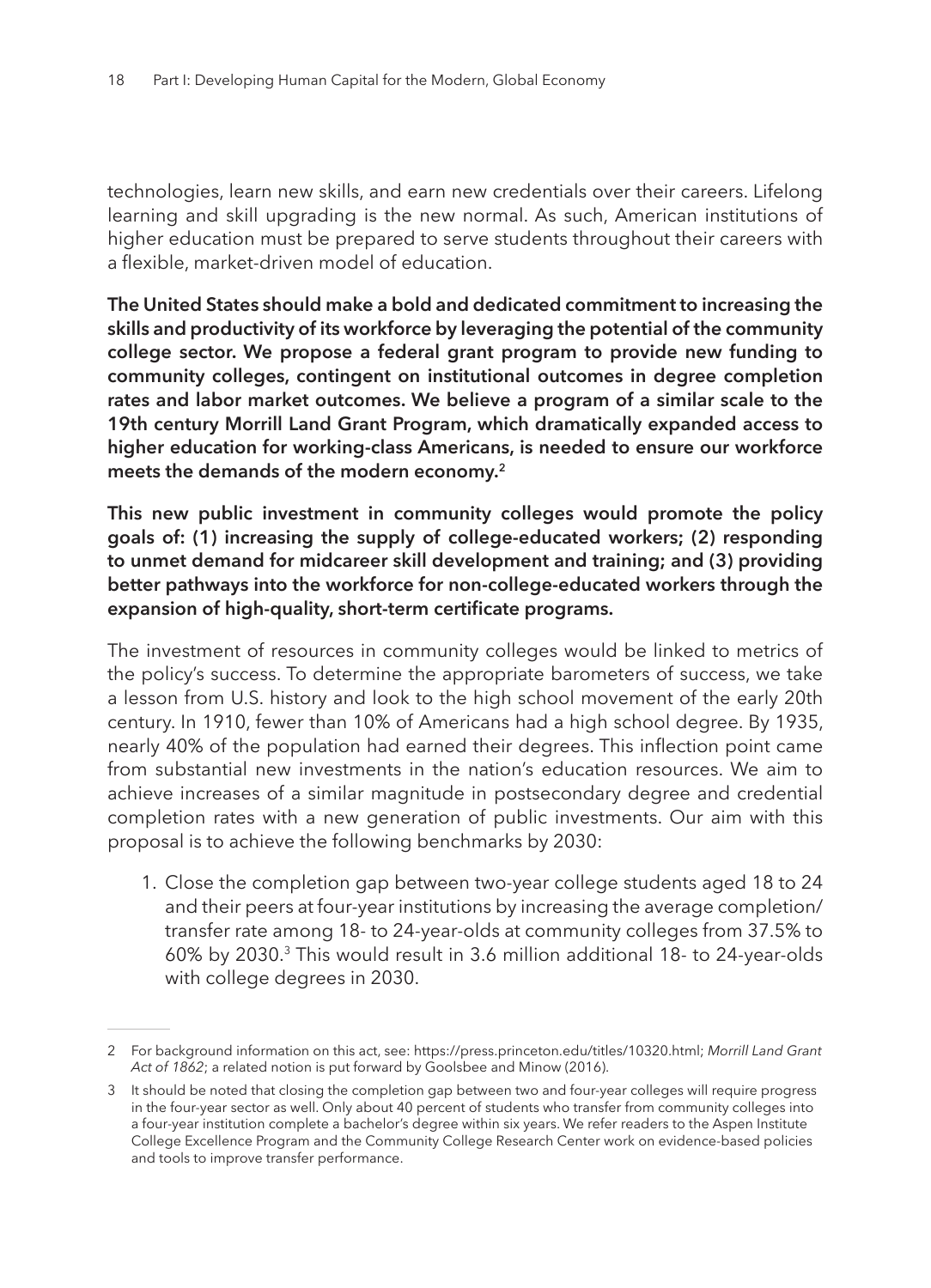2. Increase the share of Americans aged 25 to 64 with a college degree or other high-quality credential from 46.9% to 65% by 2030, which reflects the expected share of jobs requiring advanced skills by that year. This goal would require 28 million additional workers to earn first-time degrees or high-quality credentials by 2030.4

## **2. Why We Need Major New Public Investments in Community Colleges**

We call for a dedicated funding commitment to improving the capacity of community colleges to increase degree completion rates, offer opportunities for lifelong learning, and provide career and technical education programs to nondegree-seekers. Community colleges are both pathways to degree completion and institutions that provide career opportunities for students who are not currently pursuing an associates or bachelor's degree. Rather than proposing the creation of new, untested public programs, we focus on improving pre-existing public institutions at scale to better serve these purposes.

### **GREATER INSTITUTIONAL RESOURCES WILL LEAD TO HIGHER RATES OF DEGREE COMPLETION**

Community colleges offer widely accessible and flexible postsecondary education and midcareer training opportunities. They are also a gateway to four-year colleges for millions of students. National data reveal that a third of first-year students at fouryear colleges begin their postsecondary education at a community college (Shapiro et al., 2015). Among these students, three in four are racial or ethnic minorities, and 44% are from low-income households (Baum & Ma, 2016). Older, independent students with full-time jobs also make up a greater share of the student population at community colleges than at four-year universities (Baum & Ma, 2016).

Despite their promise and potential, community colleges are under intense resource pressures that constrain the educational and labor market outcomes of their students. For every dollar that is spent on education expenses per student at public, four-year bachelor's institutions, only 75 cents are spent per student at community colleges. The Delta Cost Project (2016) estimates that in the year 2013, average spending per student on instruction and student supports at a community college was \$11,400, as compared to \$14,900 at a public bachelor's institution.5 Part of this gap is driven by

<sup>4</sup> See the appendix to this paper for more detail about our assumptions.

<sup>5</sup> Both numbers are in 2017 dollars. Bachelor's institutions are defined as institutions at which bachelor's degrees represent at least 10% of undergraduate degrees; fewer than 50 master's or 20 doctoral degrees are awarded per year (Delta Cost Project, 2016).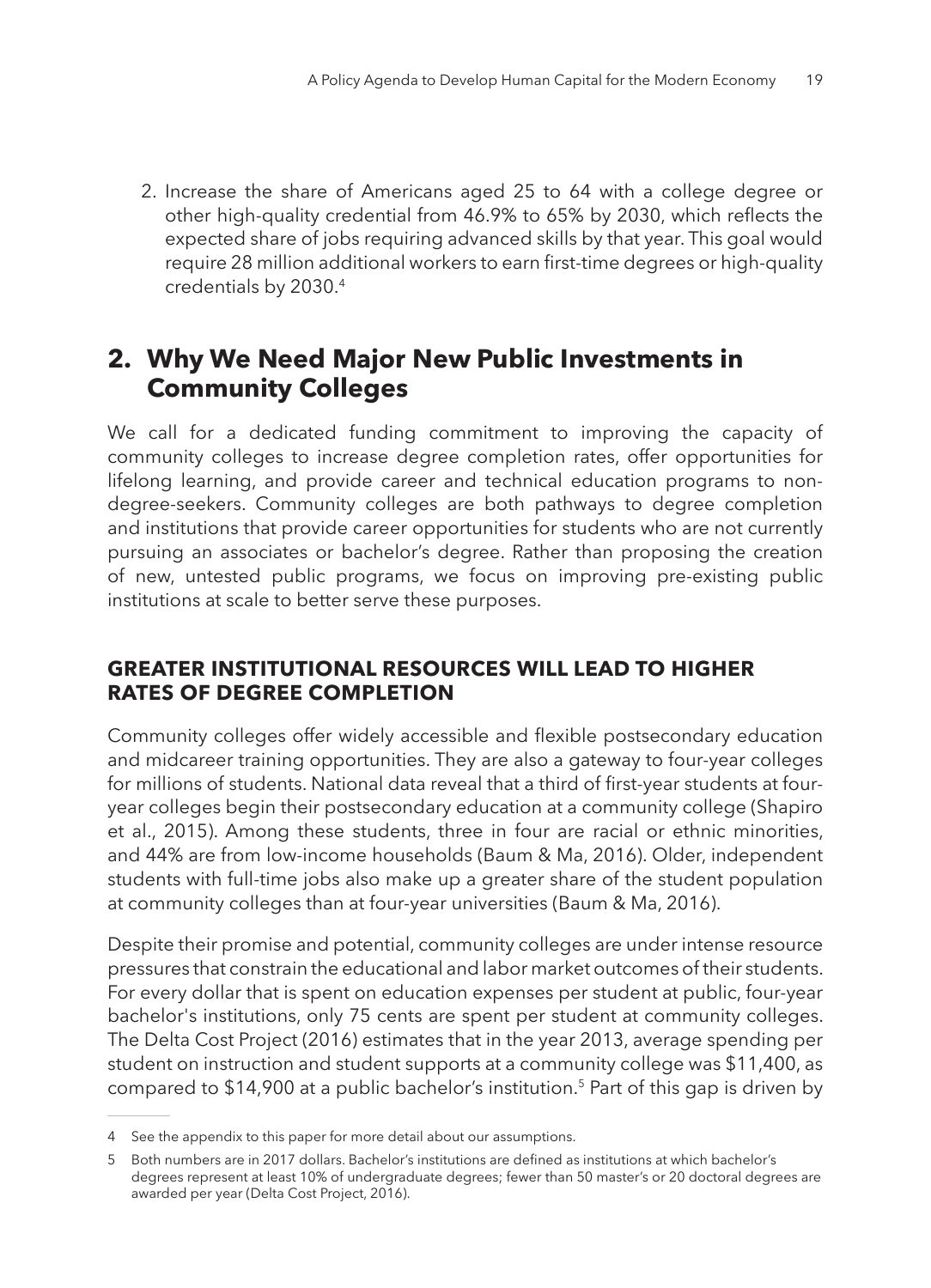per-student funding for "student supports," which include career counselors, mental health resources, and supplemental instruction; such spending is, on average, 40% higher at four-year public schools compared to two-year schools (Delta Cost Project, 2016).<sup>6</sup> This difference is especially noteworthy because two thirds of community college students are from economically disadvantaged backgrounds, and are thus more likely to require these supports (The Century Foundation, 2013).

Institutional resources have a significant impact on student outcomes. Students who attend institutions with fewer resources, including community colleges, are less likely to complete a degree than similar students who attend a four-year school. (See, for example, Hoxby & Turner, 2013; Cohodes & Goodman, 2014; Goodman, Hurwitz, & Smith, 2015). Unfortunately, students from lower income families and minority students are more likely to attend low-performing institutions (Bailey & Dynarski, 2011), which diminishes these students' prospects for degree completion, and in turn, for upward economic mobility.

A series of randomized, controlled trial studies demonstrates that enhanced supports for low-income students can lead to improved rates of persistence and completion. Such studies have demonstrated the potential success of academic coaching (Bettinger & Baker, 2014), social worker guidance (Evans, Kearney, Perry, & Sullivan, 2017), and academic tracks dedicated to disadvantaged students (Scrivener et al., 2015). Increasing the public resources available to community colleges will equip them to provide and expand such services, thereby better serving their students. This will ultimately lead to increases in the number of college graduates in the United States, as well as higher rates of economic advancement among students from lowincome backgrounds.

Nevertheless, state appropriations for institutions of higher education have declined significantly since the late 1990s. The decline in per-student appropriations has had a negative impact on persistence and completion rates, while the increase in financial aid spending through federal Pell Grants is not expected to offset the impact of lower public funding per student (Deming & Walters, 2017; Deming, 2017; Bound & Turner, 2007).

Figure 1 illustrates that state appropriations for community colleges reached a 30-year low during the Great Recession. After peaking in 2001 at \$8,600 per full-time equivalent student, inflation-adjusted state and local funding per student for community colleges declined by 30% to \$6,000 in 2012. Figure 2 illustrates the long-term trend in federal funding for community colleges. Federal funding increased significantly between 2009 and 2012, driven primarily by an increase in the maximum amount awarded under the Pell Grant Program. However, the increase in federal funding during this period did not offset this decline in state and local appropriations.

<sup>6</sup> The average advisor-to-student ratio in community colleges nationwide is one advisor for every thousand students, compared to one advisor for every 260 students at four-year schools (MDRC, 2010; Robbins, 2013).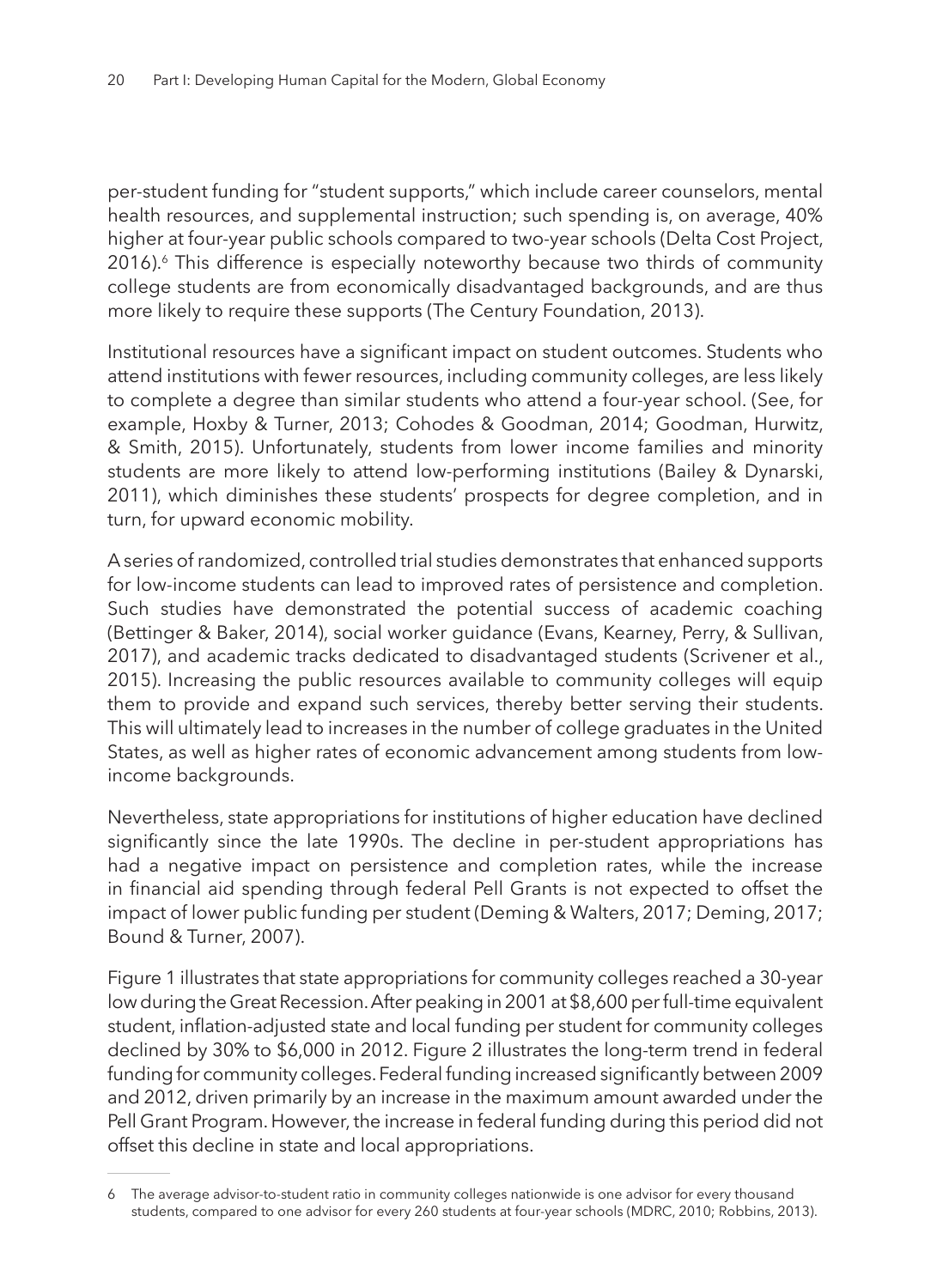Consequently, public colleges and universities have come to rely more heavily on tuition and student fees to cover costs that are no longer supported by state and local tax revenues, and to take advantage of more generous federal financial aid.<sup>7</sup> Between 2002 and 2012, tuition and fees at four-year public institutions increased 41% (NCES, 2016).8 Community college tuition has remained more stable, increasing by 25% over the same period. Community colleges are often the most cost-effective option available to students, with average annual tuition and fees of \$3,520 per year (Community College Association of America, 2017), compared to \$9,650 at four-year institutions and \$16,000 per year in the for-profit sector (Delta Cost Project, 2016).

**Figure 1. State and Local Funding Per Full-Time-Equivalent (FTE) Student at Community Colleges**





**Note:** A full time equivalent student is equal to one student enrolled full time for one academic year. Total FTE enrollment includes full time students and the equivalent of part-time enrollment.

#### **EXPANDING OPPORTUNITIES FOR LIFELONG SKILL UPGRADING**

Community colleges play an important role in providing American workers with opportunities for lifelong learning. The average community college student is 28 years old, and one in ten students are over age 40. Two thirds of community college students live and file taxes independently of their parents. A third are employed

Higher education is sometimes referred to as "the balance wheel" of state appropriations as it often is cut back the most when other spending categories require more funding (Delaney & Doyle, 2011). Between 1997 and 2017, state appropriations for Medicaid increased 5.7%, while state funding for higher education decreased 3.1%--the largest decline out of all spending categories (NASBO., 2018). Kane, Orszag, & Thomas (2001) find that each additional dollar in state Medicaid spending crowds out higher education appropriations by about six to seven cents.

<sup>8</sup> 41% increase for four-year public institutions and a 25% increase for two-year public institutions.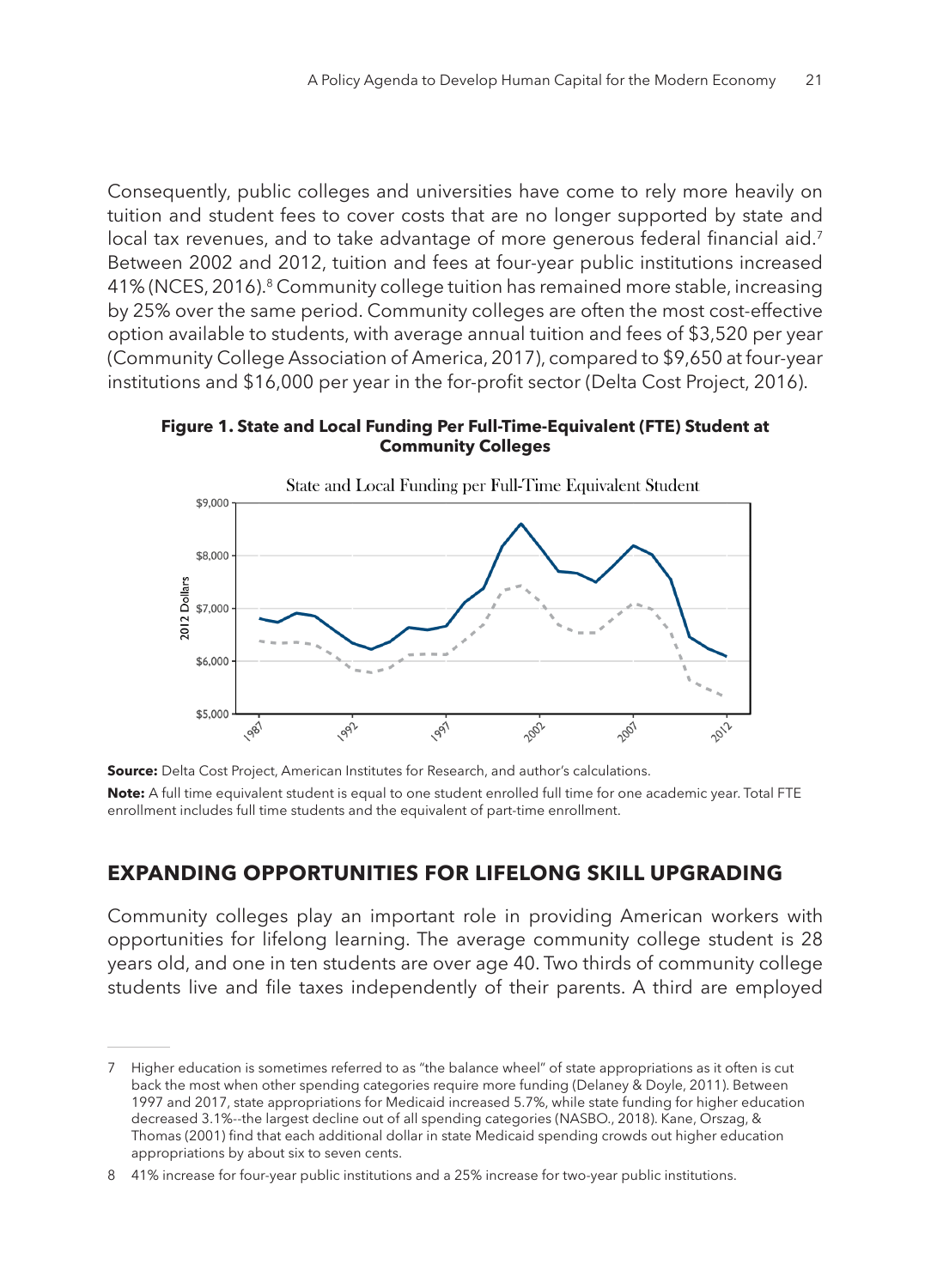

**Figure 2. Federal Funding Per Full-Time-Equivalent (FTE) Student at Community Colleges**

full time.<sup>9</sup> Community colleges also educate a disproportionately large share of underrepresented minority and low-income adult learners (Baum & Ma, 2016).

Half of working adults believe they will need to get more training or develop new skills throughout their careers to keep up with changing skill demand (Pew Research Center, 2016). Two thirds of working adults report taking a course or receiving additional training in the past 12 months in order to develop new job skills or expertise for the purposes of career advancement (Horrigan, 2016). Gone are the days when a student could receive a degree after college and expect to be prepared for a lifelong career.

Despite the great need for lifelong skill upgrading, many community colleges lack the capacity and funding to support high-demand training programs, such as healthcare and information technology, due to the relatively high costs of such training in these fields compared to other subject areas (Stewart, Farren, Gootman, & Ross, 2017). In addition, institutional funding is often tied to student headcounts instead of labor market outcomes, which suppresses incentives for community colleges to promote education in fields with the highest labor demand (Holzer, 2015).

**Source:** Delta Cost Project, American Institutes for Research, and author's calculations. **Note:** A full time equivalent student is equal to one student enrolled full time for one academic year. Total FTE enrollment includes full time students and the equivalent of part-time enrollment.

Independent students are defined by NCES as: "age 24 or over and students under 24 who are married, have dependents, are veterans or on active duty, are orphans or wards of the courts, are homeless or at risk of homelessness, or were determined to be independent by a financial aid officer using professional judgment. Other undergraduates under age 24 are considered to be dependent" (NCES, 2018).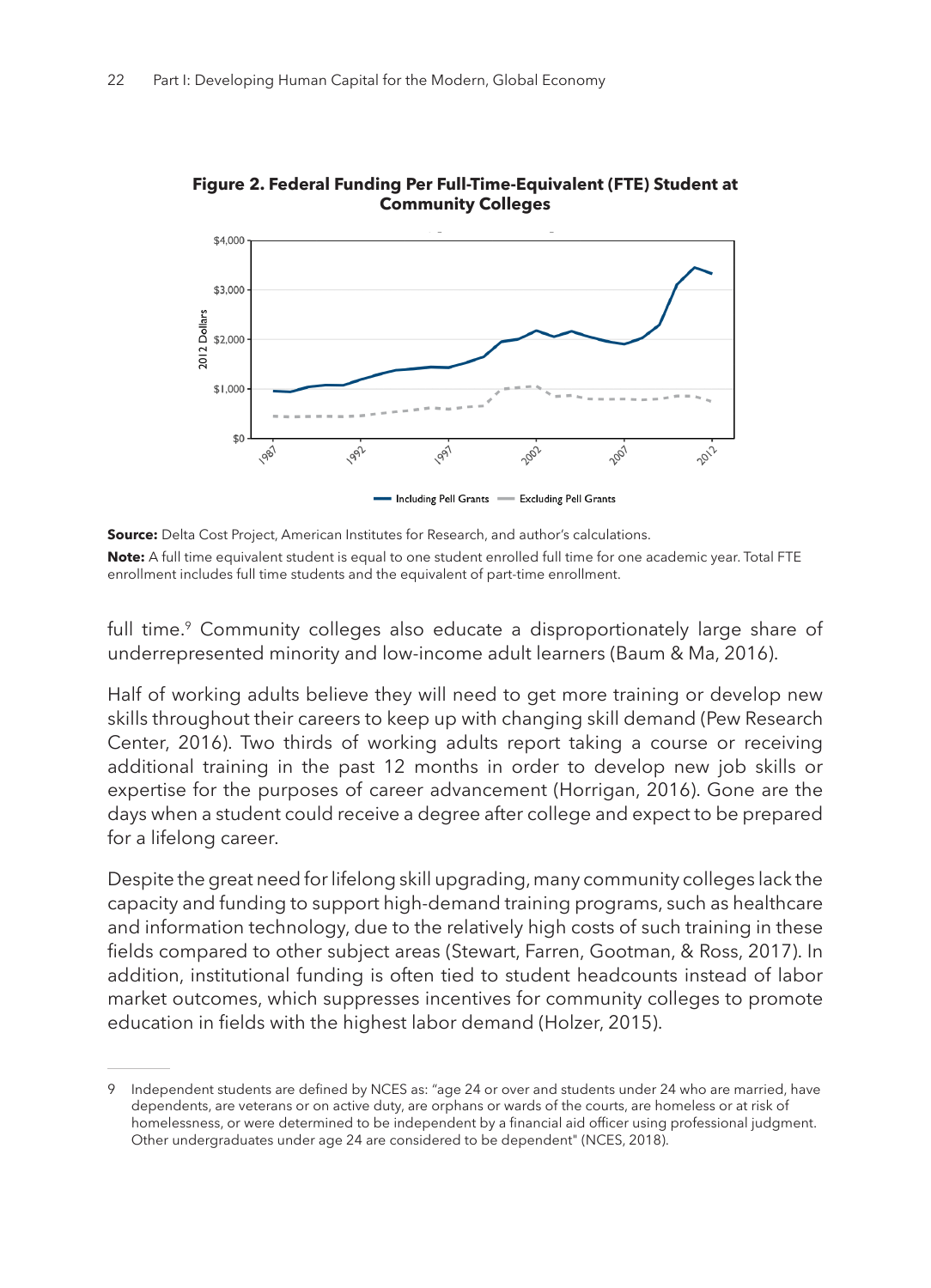Economic downturns exacerbate resource constraints at community colleges, which is precisely the time at which many workers return to school to build new skills and acquire new credentials. During recessionary periods, many unemployed workers choose to go back to school to acquire new skills instead of searching for another job in poor labor market conditions. For example, in the fall of 2009, overall community college enrollment increased by nearly 12% over the previous year; fulltime enrollment increased 24% (Mullin & Phillippe, 2009).

There is a tremendous opportunity to improve and modernize community colleges to better serve the needs of lifelong learners. An investment in the capacity of community colleges would enable these institutions to operate more effectively in the new paradigm in which training and education occur over the course of a worker's career.

#### **ADVANCING LABOR MARKET SKILLS AMONG NON-COLLEGE-EDUCATED INDIVIDUALS**

Career and technical education (CTE), sometimes referred to as "vocational education," can provide an alternative pathway to labor market skills for students who are not ready or inclined to pursue a college degree. CTE programs combine career-specific instruction with traditional academic content. Many workers are exposed to CTE through the Workforce Investment and Opportunities Act (WIOA) programs and the Trade Adjustment Assistance (TAA) program. Safety net programs, including Temporary Assistance for Needy Families (TANF) and Supplemental Nutrition Assistance Program (SNAP), also refer workers to CTE. Most community colleges offer CTE programs that include short-term certificates or diplomas that can be earned in as little as six months, as well as programs that lead to a two-year associates degree.

As Ann Stevens summarizes in this volume, CTE offerings at community colleges lead to significant improvements in student earnings and employment outcomes. Research on CTE offerings at California community colleges showed that completion of a CTE certificate increased earnings by 14% to 28% and employment rates by two to four percentage points. The highest returns were in the health occupations, but earnings increased by 15% to 22% in non-health occupations, as well (Stevens, Kurlaender, & Grosz, 2018).

Another evaluation of CTE offerings at public institutions (primarily community colleges) find that completion of a CTE certificate increased annual earnings by more than 30% and increased employment rates by four percentage points. Students at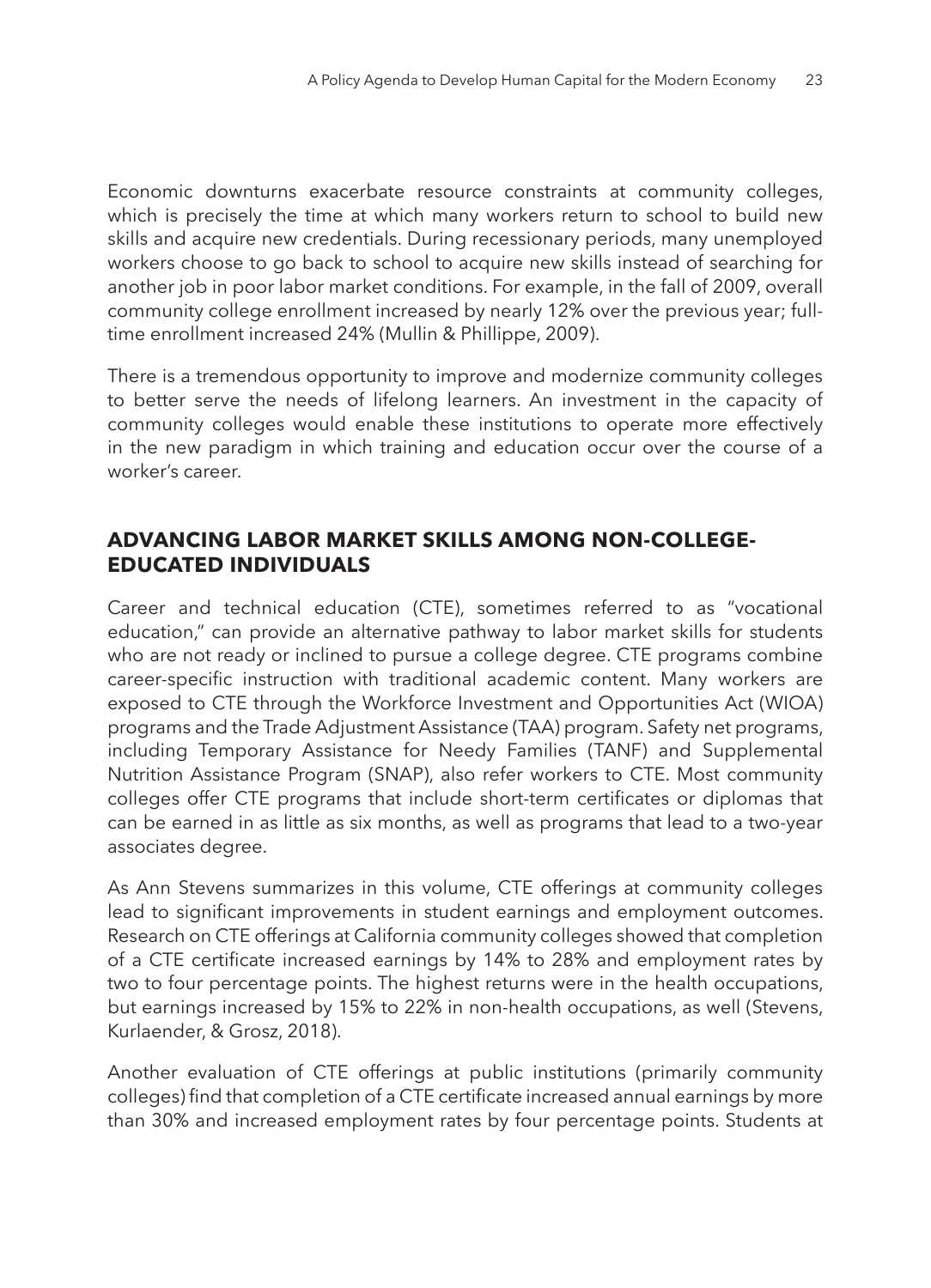for-profit universities, meanwhile, exhibited *lower* earnings and employment after completing a CTE program (Cellini and Turner, 2018).

Based on the strong evidence that community colleges play an important role in equipping non-college-educated workers with in-demand skills through CTE, further expanding such programs requires a dedicated commitment to enhanced public investment in community colleges.

# **3. Accountability**

The new federal grant program that we are proposing would offer funding to community colleges based on specific metrics, including: (1) characteristics of the student body (with greater funding allocated to schools with greater shares of students from disadvantaged backgrounds); (2) the labor market conditions in the local community, such as the local employment rate; and (3) demonstrated improvements in student retention and completion.

The federal grant program will be temporary, and its continuation will be contingent upon demonstrated outcomes. We propose allowing the program to expire in 2030 unless the aforementioned benchmarks are achieved. In addition, continual monitoring and evaluation will be required to ensure funds are being directed to their best use (as described below).

The availability of new federal funding for community colleges could entice state lawmakers to divert existing funds away from community colleges toward other uses. To avoid this unintended consequence, we propose making federal grants contingent upon continued state funding for community colleges at or above current levels.

This proposal contrasts with other recent proposals that have called for increased student financial aid, for example, that from the Center for American Progress (2018). We do not take this approach because increasing financial aid can increase the demand for higher education without addressing supply constraints. This mismatch creates several unintended consequences: it could lead more students to attend a college program that does not necessarily serve them well, and it could also lead to higher tuition "sticker prices." Institutions can capture aid by adjusting prices including by adjusting tuition, fees, and internal aid. Indeed, Lesley Turner (2017) finds that schools capture 15% of students' Pell Grant aid through reductions in institutional aid. Nicholas Turner (2012) finds that federal student aid crowds out institutional aid, dollar-for-dollar. Increases in institution-specific subsidized loan maximums increase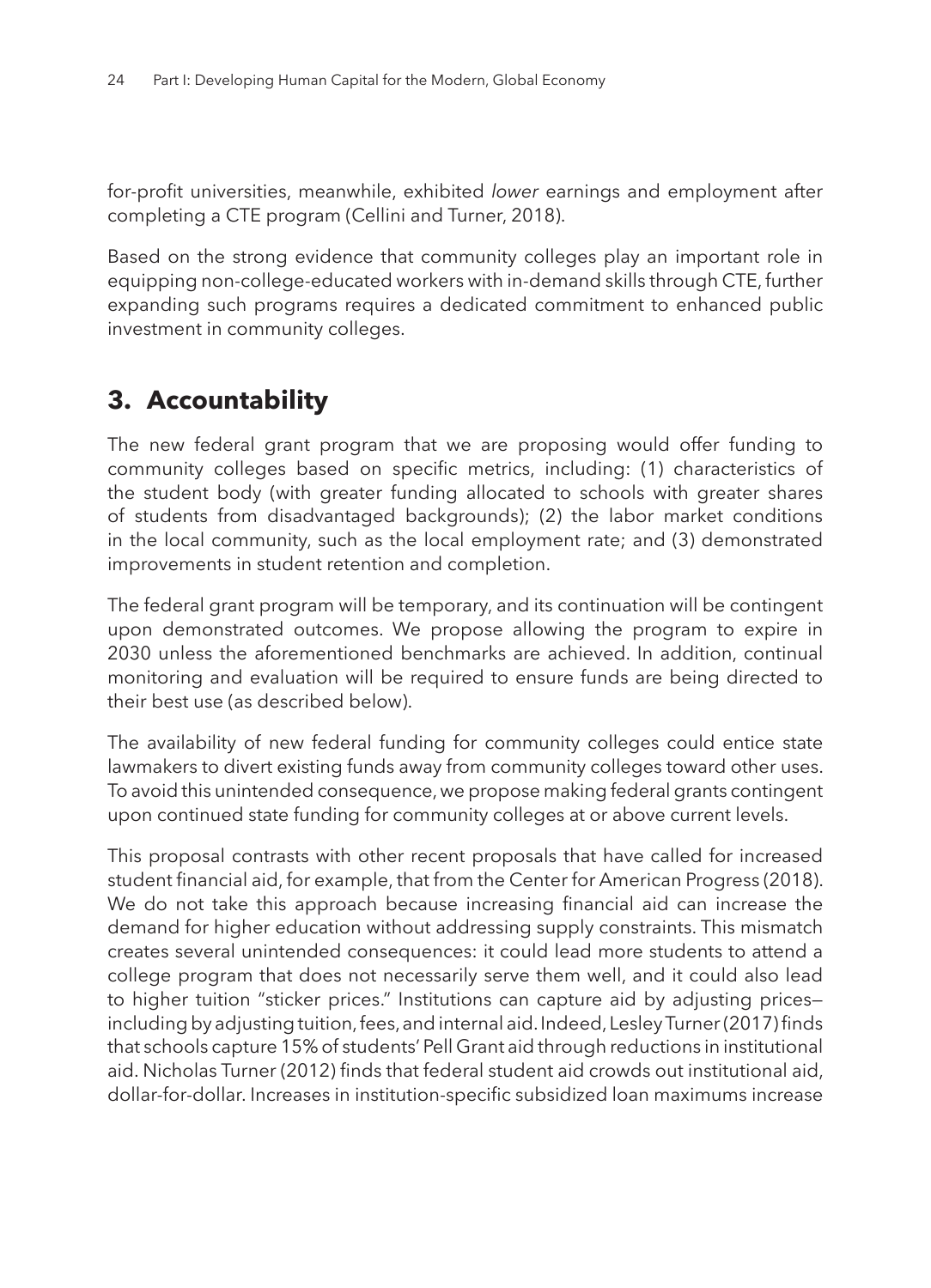tuition prices by as much as 60 cents on the dollar (Lucca, Nadauld, & Shen, 2016).10 These concerns about publicly provided aid are an important factor in our emphasis on supply-side investments in this proposal.

At least 32 states have adopted performance-based funding measures—which make funding contingent upon successful course completion, credits earned, and credentials earned—for community colleges and public universities. We believe that new community college investments must be tied to both student retention and completion results, as well as tangible outcomes in the labor market, including increased employment and higher wages within students' given professions. Such accountability metrics are especially important for the evaluation of twoyear associates degrees and shorter-term credentials that are intended to prepare workers for specific vocations after graduation. A focus on labor market outcomes would improve the incentive for schools to produce more students with credentials that have significant labor market value.

We do not want to encourage schools to select only the best students to make their completion rates appear higher. Therefore, the funding formula would take into account institutional "inputs," such as the characteristics of entering students and local labor market conditions, as well as institutional "outputs," including completion, employment, and wage outcomes.<sup>11</sup> Funding would reward schools that make the greatest progress against the "output" measures, conditional upon their initial institutional characteristics. For example:

<sup>10</sup> The incidence varies by institution type. Turner (2017) finds that public schools capture less than five percent of their students' aid. Singel and Stone (2007) find that increases in Pell grants are matched one-for-one with tuition increases for private universities and out-of-state tuition increases for public universities, while Cellini and Goldin (2012) find that private for-profits' programs that are eligible for aid charge tuition that is 78% higher than comparable aid-ineligible programs. Increases in federal and state financial aid are not the only drivers of the rising direct costs of higher education—increases in the return to college education and cuts in public appropriations also play an important role. Gordon and Hedlund (2017) find that between 1987 and 2010, these factors played an important role in the tuition increases that occurred over that time period, but that increased financial aid was the biggest driver of tuition increases.

<sup>11</sup> Suggested metrics draw heavily upon the criteria that are used for awarding the Aspen Prize for Community College Excellence.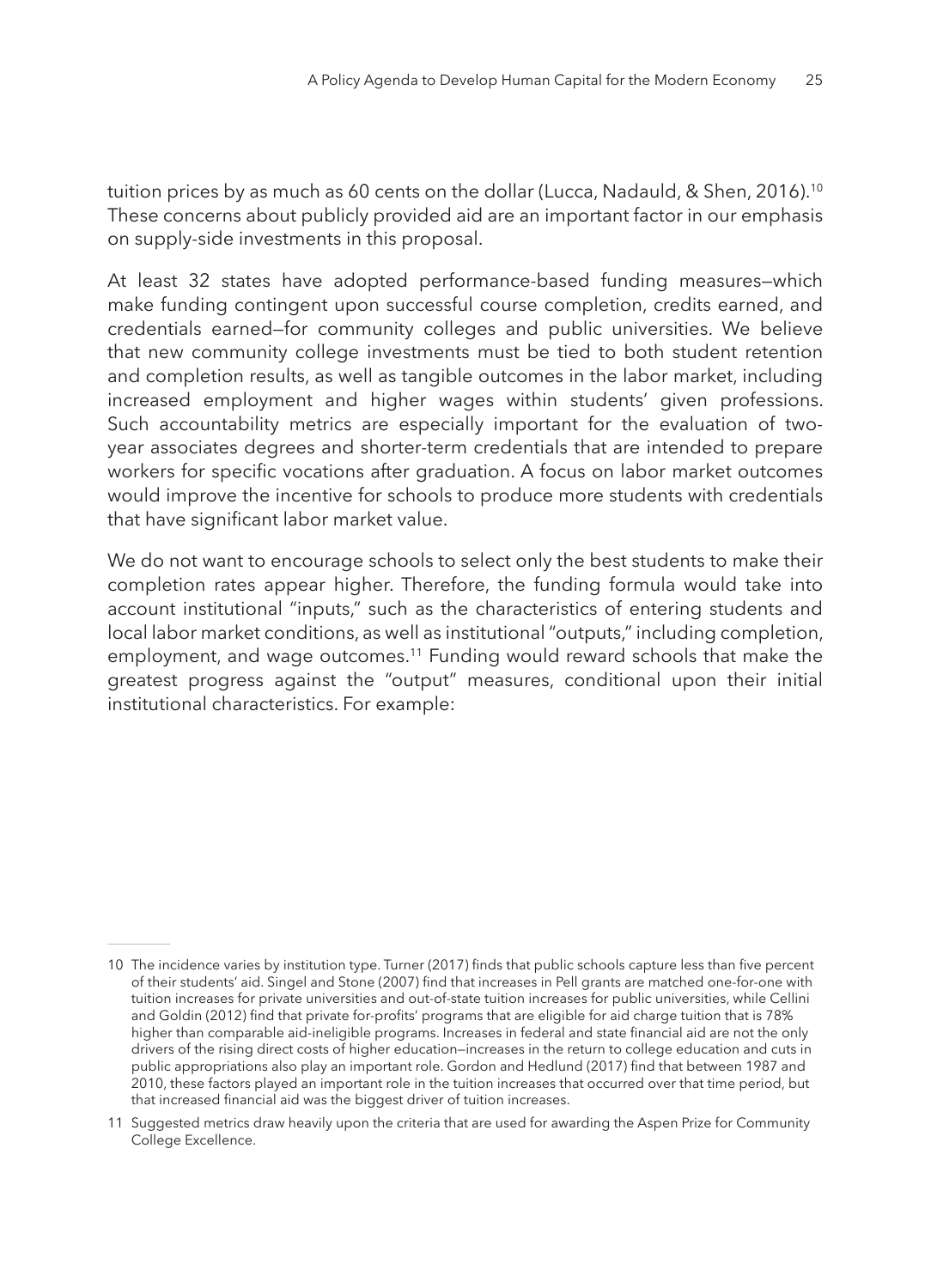| <b>INPUTS</b>                                                                                                                                                                                                                                                                                                                                                                             | <b>OUTPUTS</b>                                                                                                                                                                                                                                                                                                                                                                                                                                                                                                                                                                                                                                                                                                                                                 |
|-------------------------------------------------------------------------------------------------------------------------------------------------------------------------------------------------------------------------------------------------------------------------------------------------------------------------------------------------------------------------------------------|----------------------------------------------------------------------------------------------------------------------------------------------------------------------------------------------------------------------------------------------------------------------------------------------------------------------------------------------------------------------------------------------------------------------------------------------------------------------------------------------------------------------------------------------------------------------------------------------------------------------------------------------------------------------------------------------------------------------------------------------------------------|
| • Share of students attending college part<br>time<br>• Share of students in academic/transfer<br>programs vs. technical/vocational<br>programs<br>• County unemployment rate<br>• Five-year difference in employment rates<br>in county<br>• Language diversity of students<br>• Share of students requiring academic<br>remediation<br>• Share of underrepresented minority<br>students | • Share of students who earn a credential<br>or transfer to a four-year institution within<br>three years<br>• Share of students who earn a credential<br>or transfer into two- to four-year degree<br>program within three years<br>• Among students who transfer to four-year<br>college, share that complete four-year<br>degree<br>· Graduates' earnings relative to regional<br>labor market<br>• Job placement and continuous<br>employment rates<br>• Quality and reliability of data gathered by<br>college on student learning outcomes<br>• College's use of data on learning<br>outcomes to improve coursework<br>• Graduation rates of underrepresented<br>minorities<br>• Achievement gap between white and<br>underrepresented minority students |

## **4. Best First-Dollar Investments**

There is substantial variation in the types of interventions needed within institutions to significantly increase college completion. That said, there are many promising, evidence-based directions that could be taken to ensure the highest return on investment. Promising potential interventions that are backed by evidence include:

- **1. Expanding student support services and advising.** Increasing the availability of dedicated, nonfinancial student supports, such as case management or individualized financial counseling, has been shown to cost-effectively increase retention and completion rates in a cost-effective way. (Evans et al., 2017; Page, Kehoe, Castleman, & Sahadewo, 2017; Angrist, et al. 2016; Clotfelter, Hemelt, & Ladd, 2016).
- **2. Using financial incentives to promote course and degree completion.** Several colleges and universities have experimented with providing students with financial incentives, such as tuition waivers or transportation subsidies (Barrow, Richburg-Hayes, Rouse, & Brock, 2014; Richburg-Hayes et al., 2009), to stay enrolled and to complete degrees. For example, the Stay the Course program in Fort Worth pairs community college students with a trained social worker and provides access to a fund for limited emergency financial assistance. The program has increased completion rates by as much as 31.5 percentage points (Evans et al., 2017).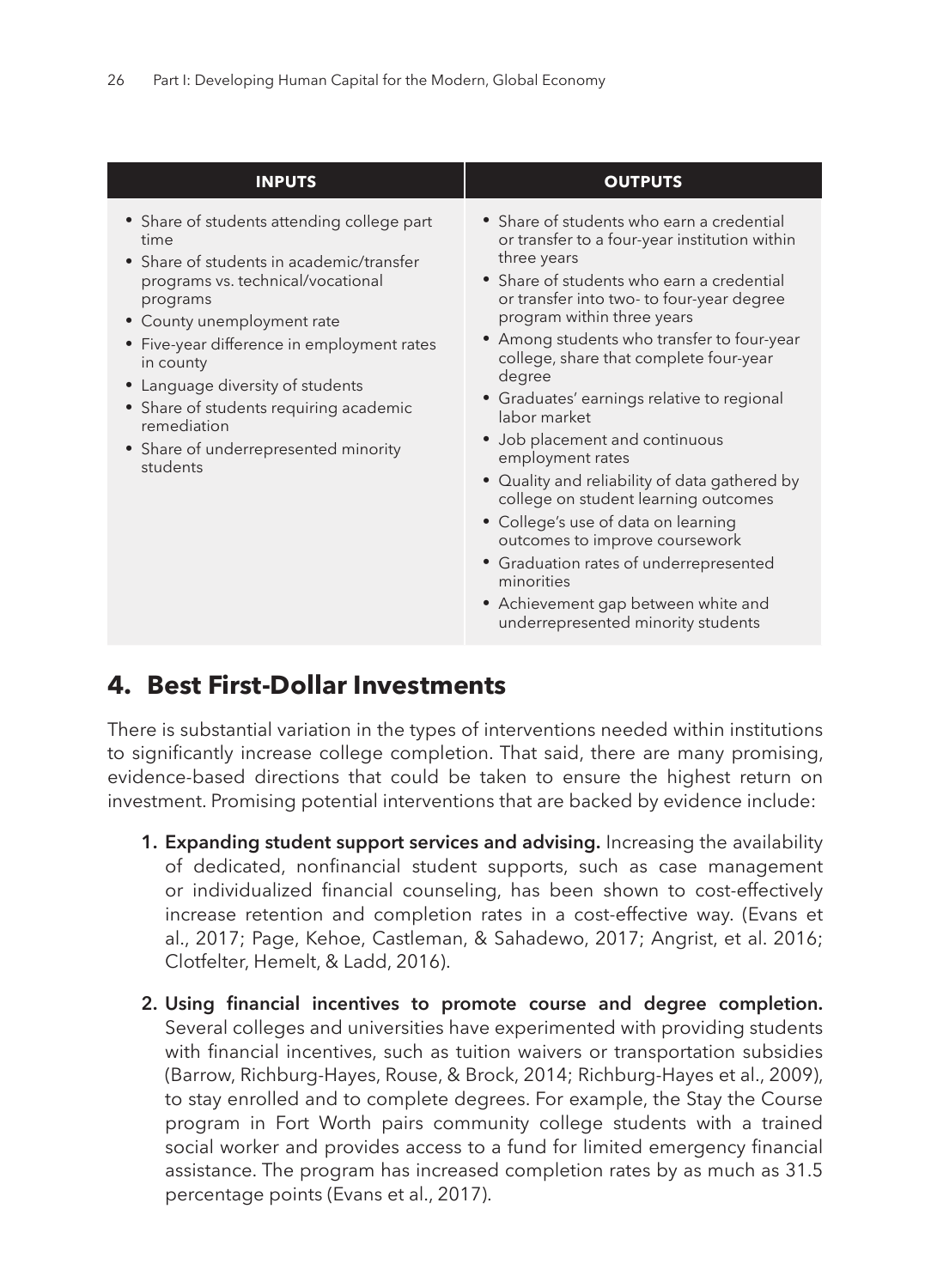**Improving remedial education to increase academic preparedness.** Many students are not prepared for college-level coursework when they enter college and must take remedial courses before advancing to credit-bearing coursework. Students who are required to pursue remedial education are less likely to persist and complete their degrees. However, several recent studies have examined interventions to promote persistence among students who require remedial education. Successful examples include course structure changes (Schneider & Clark, 2018), combining academic supports with incentives (Angrist et al., 2009), and academic coaching (Bettinger & Baker, 2014).

# **5. Fiscal Costs and Potential Offsets**

## **ESTIMATED FUNDING AMOUNT**

We estimate an annual investment of *\$22 billion.* This amount is based on a calculation of what it would cost to increase the rate of completion and transfer among community college students aged 18 to 24 to 60% by 2030, and to increase the share of Americans aged 25 to 64, with a college degree or other high-quality credential to 65% in 2030. Data-driven calculations lead us to conclude that it will cost *\$11.9 billion* to fund instruction and student supports at community colleges at the same per-student level as at public four-year institutions, thus equalizing the intensity of instructional resources across community colleges and four-year public institutions. We then calculate the cost of increasing the share of workers aged 25 to 64 with a college degree or other high-quality credential to 65% by 2030. This would require an additional *\$10.1 billion* per year. One percent of the total funding amount (approximately \$20 million per year) would be set aside for research, evaluation, and technical assistance, which is comparable to other large federal education grant programs.12

## **POTENTIAL PATHWAYS TO BUDGET NEUTRALITY**

There is broad bipartisan agreement that greater public investment and accountability are needed to enable public institutions to support a new model of education in which workers are continuously building skills throughout their careers. The challenge we face is that even larger changes are needed to restore a sustainable fiscal position. As Jason Furman and Phillip Swagel observe in another chapter in this volume, there is broad consensus that policy actions are needed to achieve a sustainable fiscal position over time, but there is considerable disagreement over

<sup>12</sup> More detail is available in the appendix to this paper.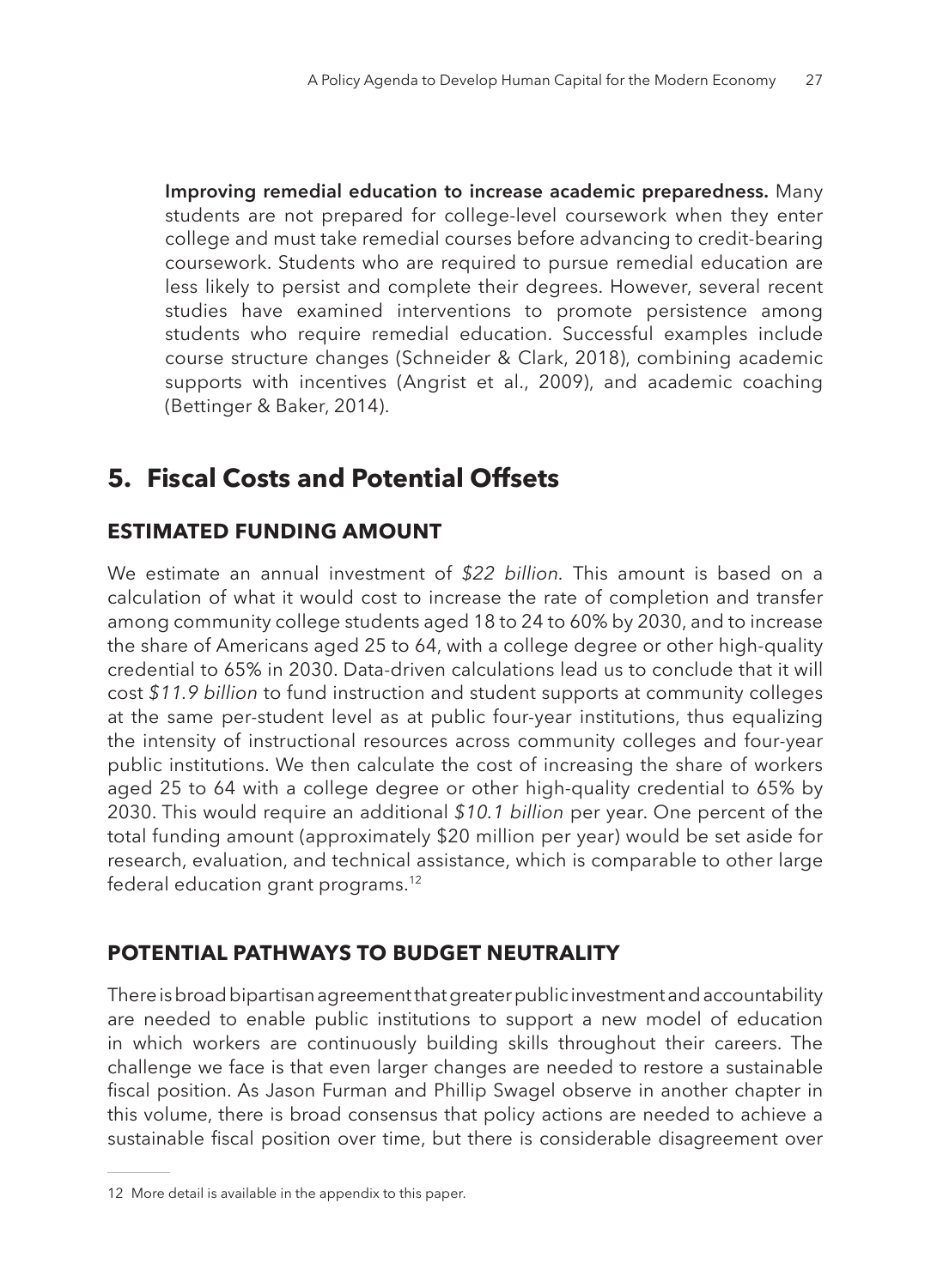the ideal composition and timing of those actions, as well as over the fundamental choices regarding the size, scope, and role of the government in society, which ultimately will determine the nature of the fiscal adjustment.

Setting aside this much larger debate, members of our working group agree any new spending increases or revenue reductions should be deficit neutral. However, we are less optimistic that there is a clear, bipartisan path to pay for such initiatives. Some of us believe the bulk of new spending should be paid for with broad-based revenue increases, while others think the bulk of funding should come from repurposing existing programs in the Department of Education or the Department of Labor that have had disappointing outcomes. While there is agreement that the proposed new spending would need to be offset by a combination of spending reductions and revenue increases, members disagree about the extent to which new funding should be drawn from each source.

## **6. Complementary Proposals**

Several existing proposals that would complement our call for new public investments in community colleges. We discuss policies that could address the strong financial incentives that exist for workers to return to work (often in declining sectors) instead of pursuing longer term investments in training. We also describe several options that could help strengthen alternative pathways into the labor market for noncollege-educated students.

#### **EXPANDED PUBLIC-PRIVATE TRAINING PARTNERSHIPS**

Many employers have shown a renewed interest in partnerships with community colleges as a way to train workers to fill critical positions. A tight labor market, combined with the ability to influence or even create coursework that directly aligns with needed skills, is appealing for both education providers and companies.

The skills that workers can learn on the job fall onto a continuum between the general, such as interpersonal communication skills or computing, and the firm-specific, such as the skills required for specific processes that are unique to a company or team (Becker, 1962; Hashimoto, 1981). The company loses the value of providing training, especially general training, if the worker leaves to go work elsewhere. A more skilled workforce is better for society as a whole, but companies often underinvest in general training because it makes their workers more attractive to their competitors.13

<sup>13</sup> A standard economic model would imply that firms will provide general skills training to workers if and only if they are able to pass the costs onto the worker in the form of lower wages during the training period. This is because an employer cannot be guaranteed to reap the benefits of the training investment, since a worker could subsequently take those skills to another employer. If firms are unable to pass the costs of training provision unto workers, which would be the case if wages are unable to adjust downward, they will generally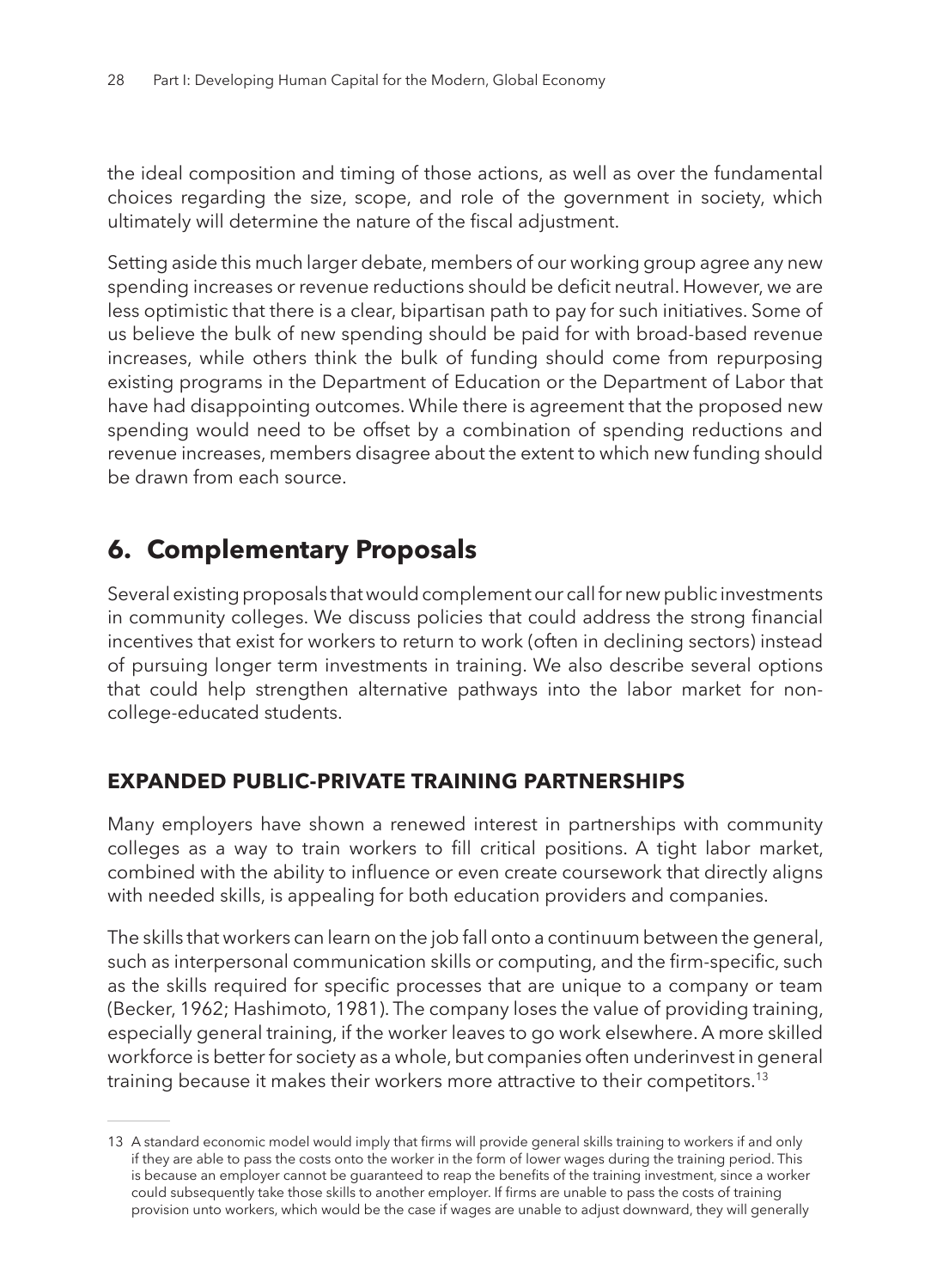Public-private partnerships with community colleges can help to address this externality by allowing firms to avoid bearing the entire cost of general training. This social externality helps explain the public sector in providing or subsidizing general workforce training. Our proposal to strengthen public investments in general training at community colleges is likely to complement firm-specific training provided by the business community. Additionally, partnerships between the two sectors will better enable workers to develop a complete skill set, all while sparing businesses from bearing the costs of general training.

#### **IMPROVE AVAILABILITY AND TRANSPARENCY OF DATA ON STUDENT LABOR MARKET OUTCOMES**

Many state and federal governments have made a concerted effort to improve the transparency and availability of education and labor market data (Zinn & Van Kleunen, 2014). For example, tools such as collegescorecard.ed.gov and College Navigator make data on graduation, retention, and student debt available for all institutions of higher education that receive federal aid. Nevertheless, important further improvements include harmonizing systems across states, making longitudinal data more widely available, and improving the accessibility and reporting of information to the public (Dynarski, Hemelt, & Hyman, 2015). Data gathering for alternative credentialing programs should also be expanded, and data on labor market outcomes should be linked to degree programs.

#### **EXPAND FINANCING OPTIONS AND INCOME SUPPORTS FOR INDIVIDUALS WHILE THEY ARE PURSUING EDUCATION AND TRAINING**

Many individuals who might otherwise seek training or education do not have the financial freedom to step away from working or have any significant amount of time to do so. As Ann Stevens (2018) explains in this volume, cash- and credit-constrained workers often face financial pressure to continue working or quickly return to work instead of entering training programs, even if that decision requires them to return to low-wage work in a declining industry. Safety net programs for prime-age workers in the United States are limited and typically emphasize work instead of training.

One approach to addressing this challenge would be to increase funding for individual training vouchers for disadvantaged adult workers under the WIOA program. The voucher program, which is administered by state workforce development boards, has been shown to increase the long-term earnings of participants from \$300 to

not provide general skills training. This is one explanation for why there is not more training provided by firms.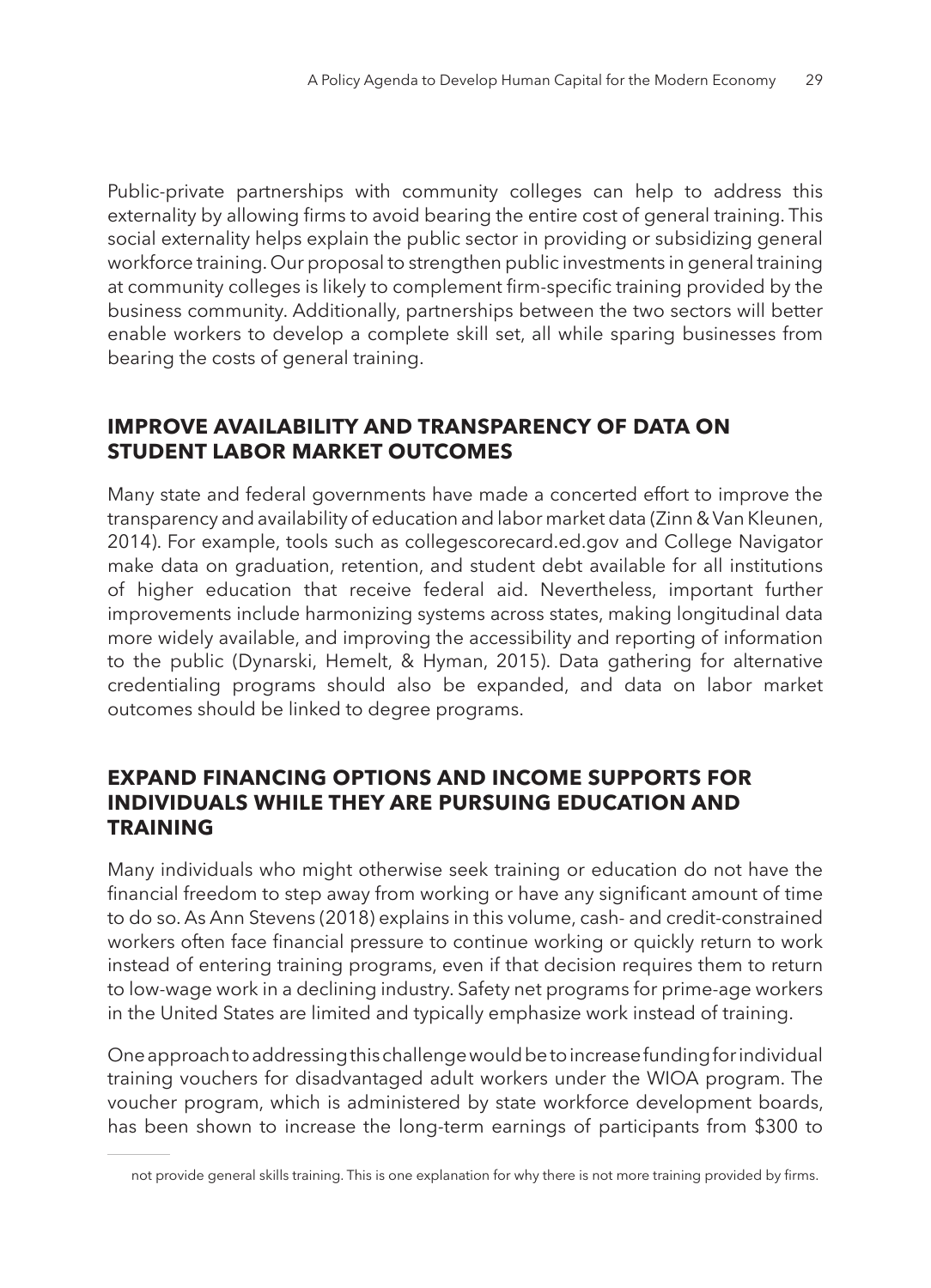\$900 per quarter (McConnell, Berk, & Perez-Johnson, 2014; Heinrich, Mueser, Troske, Jeon, & Kahvecioglu, 2013).

Another approach would be to expand lifelong learning accounts. These accounts function like other tax-deferred accounts such as IRAs—individuals contribute taxdeferred (or tax-exempt) funds into a savings account that can be used for qualified education and training programs. Tax incentives would encourage individuals to save and invest funds for continued education. Employers could also make taxexempt contributions to the accounts, which would be portable so that the account remains with the employee after changing jobs.

#### **EXPAND ONLINE LEARNING OPPORTUNITIES**

There is no one-size-fits-all solution for expanding midcareer training opportunities. For instance, online education has made continuing education cheaper, more flexible, and more accessible for many adult learners (Goodman, Melkers, & Pallais, 2016). Enrollment in the for-profit education sector, which is largely online, tripled in size during the 2000s, driven primarily by students over the age of 24 who live independently (Deming, Goldin, & Katz, 2012). Although enrollment at for-profit institutions leveled off during the 2010s, enrollment in nonprofit online institutions continues to soar, particularly in credentialing programs in information technology, healthcare, business, and other high-demand fields.14 The success of massive online open courses (MOOCs) and other nontraditional credentialing programs also signals that there is a significant appetite among adult learners for skill development in emerging technical fields.

However, significant questions remain about the quality of some online programs and the value of online credentials in advancing worker careers. One resume audit study found that otherwise identical job applicants were 22% less likely to receive a callback from a prospective employer if their degree came from a forprofit online institution as opposed to a nonselective public institution (Deming, Yuchtman, Abulafi, Goldin, and Katz, 2016). Hoxby (2017) compares the earnings of college students before and after their enrollment in online degree programs and finds that the labor market returns to such programs are insufficient to justify their cost to students. While exceptions undoubtedly exist, the mixed performance of online education to date leaves us apprehensive about asking too much of online postsecondary education.

<sup>14</sup> For example, between 2012 and 2015, enrollment in Western Governors University, an online four-year university, grew 70%; Southern New Hampshire University experienced a fourfold increase in enrollment.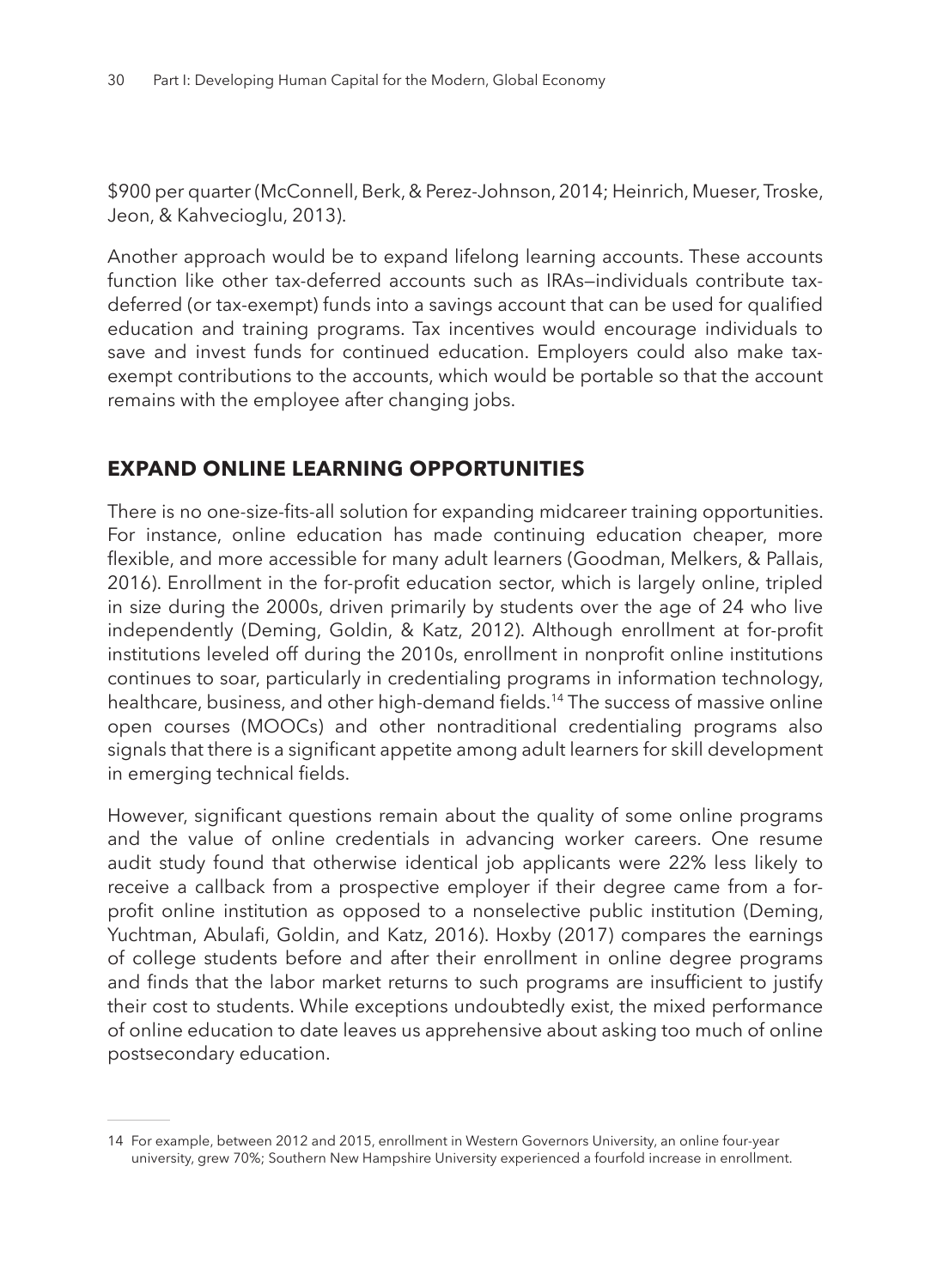Students from low-income and academically disadvantaged backgrounds also perform less well when enrolled in online coursework relative to in-person formats (Joyce, Crockett, Jaeger, Altindag, & O'Connell, 2015; Alpert, Couch, & Harmon, 2016; Krieg & Henson, 2016; Xu & Jaggars, 2013; Figlio, Rush, & Yin, 2013; Bettinger, Fox, Loeb, & Taylor, 2017). Blended learning approaches, which combine online and in-person components, appear to be more promising. Recent studies find that students at four-year universities fare equally as well in blended formats as they do in entirely in-person programs (Bowen, Chingos, Lack, & Nygren, 2013; Alpert et al., 2016; Joyce et al., 2015).

We specifically do not seek to position community colleges as competitors to other high-quality, nonprofit online institutions that seek to appeal to adult learners. On the contrary, we believe there is potential opportunity for community colleges to leverage high-quality educational technology developed by other online institutions, rather than reinvent the wheel in-house. The working group affirms the importance of all institutions of higher education—including public, nonprofit, and for-profit being held accountable for the labor market outcomes of their students. These institutions must also be transparent about the value their institutions can (or cannot) offer students.

#### **ENHANCE APPRENTICESHIP PROGRAMS**

Work-based learning strategies, particularly apprenticeships, have drawn renewed interest as a means of promoting skill development and providing a secure path to employment for young people. Germany, Switzerland, the United Kingdom, Canada, and Australia maintain robust apprenticeship programs in which two to three percent of the workforce is enrolled at a given time. In these countries, apprenticeships are a common path into the workforce and do not preclude students from pursuing fouryear college degrees. In the United States, only 0.03% of the workforce is engaged in an apprenticeship.

Although apprenticeship programs are largely untested in the United States, we believe apprenticeships that provide high-quality training and workforce preparation for students prior to, or in conjunction with, college attendance merit further exploration. We also agree with recent emphasis placed on the development of industry-wide credentials to ensure apprenticeship credentials are a credible signal in the labor market. However, apprenticeships can be quite costly to employers. Excluding start-up costs, the most expensive programs cost up to \$250,000 per apprentice; the least costs less than \$25,000 (U.S. Department of Commerce, n.d.). We think it is worth exploring the scalability of apprenticeship models that do not require substantial public investment.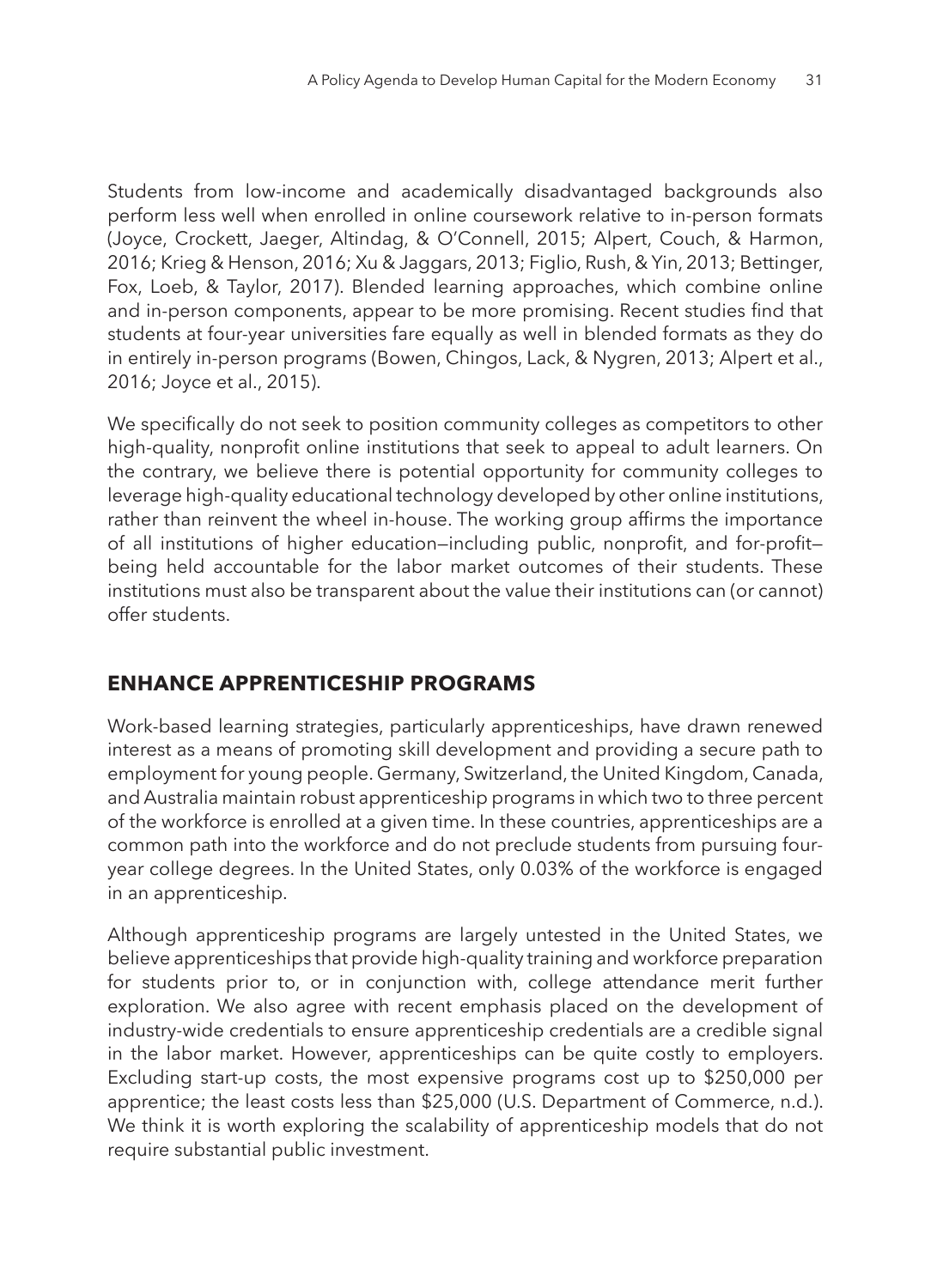## **PROMOTE ALTERNATIVE CREDENTIALING**

For workers without a college degree, earning an industry-recognized credential can be a useful market signal that leads to higher earnings. Although there is little available evidence on the impact of nontraditional credentials on earnings, this is an avenue worth exploring. Policymakers could help establish a process to evaluate and accredit organizations that provide high-quality certifications and improve the general acceptability of credential programs. Improvements in credential quality and transparency would enhance the signals trainees send to employers, increasing the value of credentialing programs for both employees and employers.

#### **REFORM THE PELL GRANT PROGRAM TO BETTER PROMOTE COLLEGE COMPLETION**

Though Pell Grants are the largest federal source of student financing, funding cannot be applied to most career-focused, short-term credentialing programs. Currently, loans are only available for programs that run for at least fifteen weeks, disqualifying many short-term, skills-based training programs. This is an element of the program that might benefit from reform. Other reforms could include: eliminating or drastically simplifying the free application for student aid (FAFSA), as proposed by Baum and Scott-Clayton (2013).

## **Appendix: Cost Estimates**

We calculate costs using our two stated goals:

*a) Close the completion gap between two-year college students aged 18 to 24*  and their peers at four-year institutions by 2030. This would require increasing *the average completion/transfer rate among 18- to 24-year-olds at community colleges from 37.5% to 60% by 2030. This will result in 3.6 million more 18- to 24-year-olds with college degrees by 2030.* 

We first calculate the funding that would be required to equalize resources for education and student supports at four-year public institutions with those at community colleges. We assume that providing community college students with the same level of resources as those provided to bachelor's degree students—in the evidence-based manner for which we advocate—can bring about similar completion rates. This assumption is consistent with the elasticity estimates from Deming and Walters (2017), who find a one percent increase in institutional funding for community colleges is expected to lead to a 1.45 percent increase in the number of completions one year after investment. Therefore, we calculate the cost of increasing per-student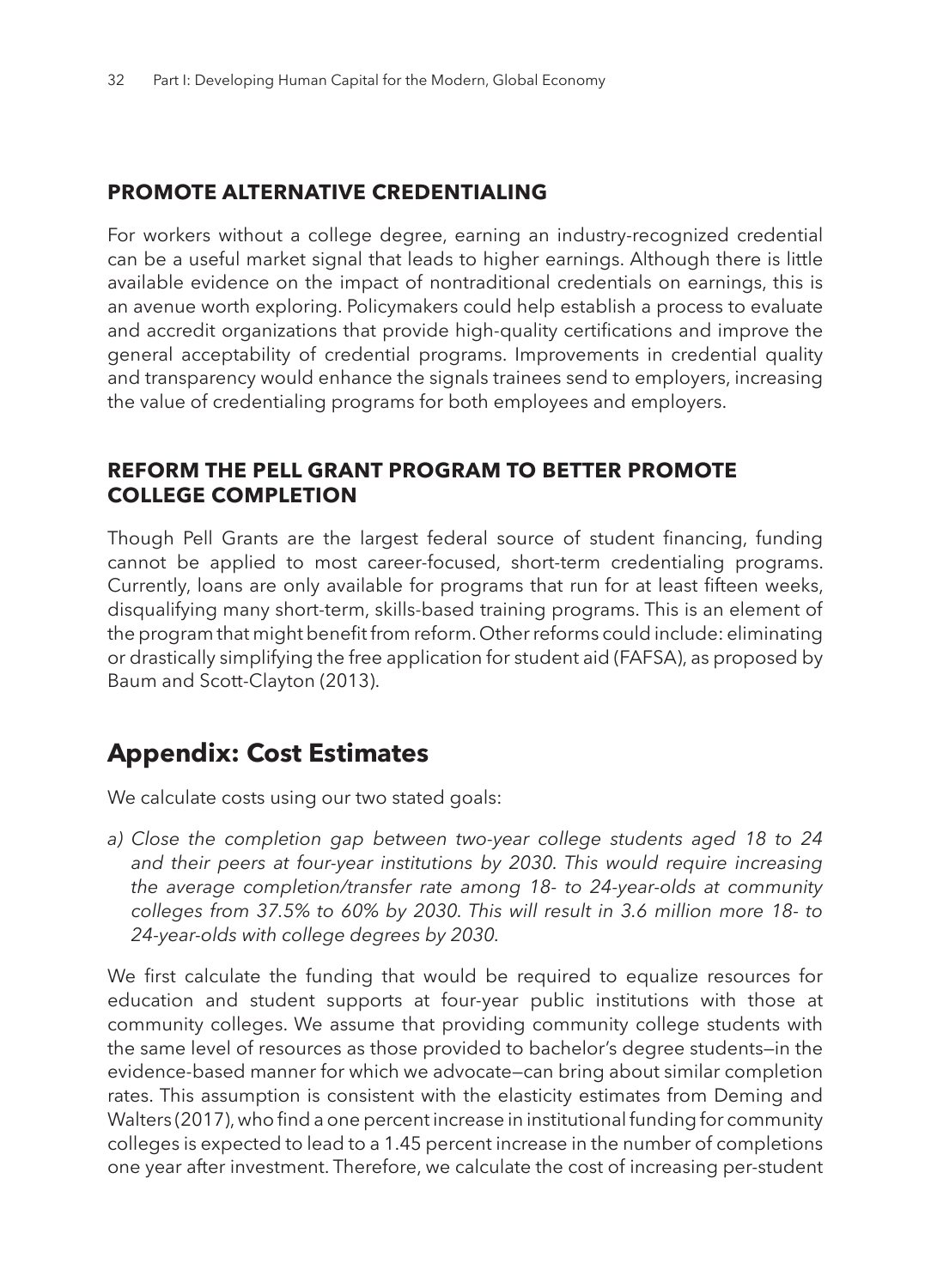funding at community colleges to the level at public four-year institutions, holding constant the number of current community college students for the years 2019-2030.

In 2013, the latest year for which data are available, per-student funding for "education and related expenses" at four-year public universities was \$14,900 per full-time equivalent student (Delta Cost Project, 2016).<sup>15</sup> At community colleges, this number was only \$11,400—a difference of \$3,500. In 2015, there were 3.4 million students aged 18 to 24 enrolled at community colleges nationwide (NCES, 2016). Assuming the community college student population remains constant through 2030, increasing per-student resources would imply an annual cost of *\$11.9 billion.*

*b) Increase the share of Americans aged 25 to 64 with a college degree or other highquality credential from 46.9% to 65% by 2030, which reflects the expected share of jobs requiring advanced skills in that year. This goal would require 28 million total additional workers to earn first-time degrees or high-quality credentials by 2030.* 

Approximately 65% of jobs are projected to require college-level skills by (or before) 2030 (Manyika et al., 2017; Carnevale, Smith, & Strohl, 2013; Juszkiewicz, 2017). Therefore, we measure the number of additional workers aged 25 to 64 that would need to complete a degree or credential in order to achieve the 65% threshold by 2030.

Assuming the policy is enacted in 2019, we expect a three-year implementation lag, so that interventions are fully operational by 2022. According to the Lumina Foundation, 46.9% of adults aged 25 to 65 held a college degree or other high-quality credential in 2016 (Lumina Foundation, 2018). We use the Lumina Foundation measure, since it is the only data source that contains a measure of adults who have completed a high-quality credential. Although the rate of degree/credential completion is already increasing among the U.S. adult population, we must accelerate the rate of degree completion to achieve this goal.

We assume an annual growth rate of 0.6 percentage points per year through 2022, based on historical trends in degree and credential attainment reported by Lumina. Therefore, 51% of the workforce will have a degree or other high-quality credential by 2022. We then calculate the number of additional workers that would need to earn a credential in order to achieve the 65% goal by 2030. Based on population projections from the United States Census Bureau, *28 million* additional American adults would need to attain a degree or other high-quality credential between 2022 and 2030 in order to reach the 65% benchmark (U.S. Census Bureau, 2017).

<sup>15</sup> "Education and related expenses" in the Delta Cost Project data *include* items directly related to training students: instruction, student services, and a prorated share of administration and operations and maintenance. These *exclude* spending on research, public service, enterprises, hospitals, and independent and other non-academic operations that are irrelevant to community colleges.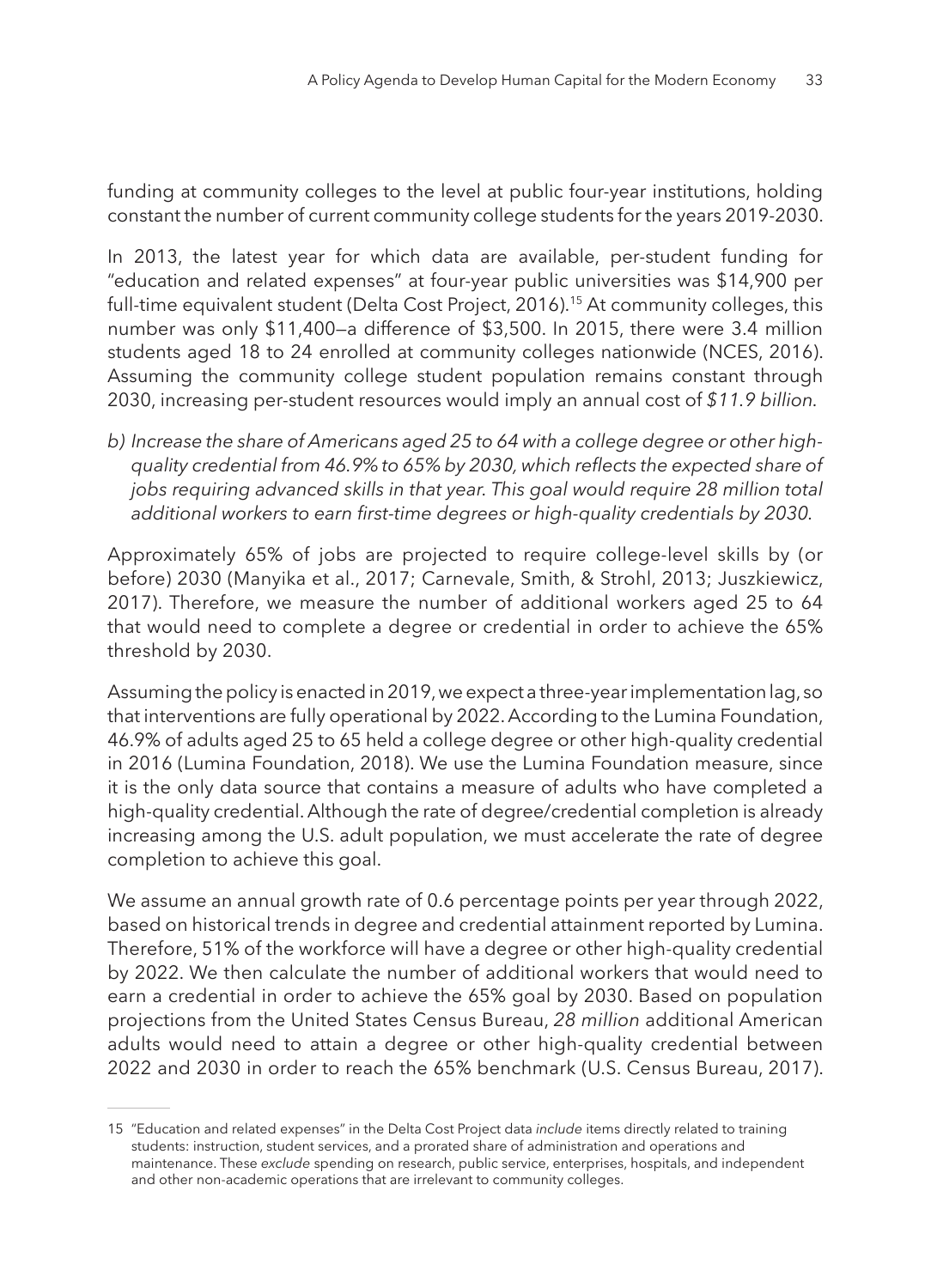Since younger workers are more likely to hold a college degree relative to older workers, we adjust our underlying cohort according to the population that will age in (Hussar & Bailey, 2017; NCES, 2016) and age out over this time period (U.S. Census Bureau, 2017).

We estimate the cost of an additional credential to be \$3,520, which is based on the average annual cost of community college tuition and fees in 2017 (Community College Association of America, 2017). We assume a lower cost per adult learner relative to students aged 18 to 24, since this population will include participants in short-term certification programs and will rely more heavily on online education delivery. This results in an annual cost of *\$10.1 billion.* 

## **References**

- Alpert, W. T., Couch, K. A., & Harmon, O. R. (2016). A randomized assessment of online *learning. American Economic Review*, 106(5), 378–382. https://doi.org/10.1257/aer. p20161057
- Angrist, J. D., Cohodes, S. R., Dynarski, S. M., Pathak, P. A., & Walters, C. R. (2016). *Stand and deliver: Effects of Boston's charter high schools on college preparation, entry, and choice* (Working Paper No. 19275). National Bureau of Economic Research. https://doi. org/10.3386/w19275
- Angrist, J., Lang, D., & Oreopoulos, P. (2009). Incentives and services for college achievement: Evidence from a randomized trial. *American Economic Journal: Applied Economics, 1*(1), 136–163. https://doi.org/10.1257/app.1.1.136
- Aspen Prize for Community College Excellence. (2018, May 14). Retrieved July 13, 2018, from https://highered.aspeninstitute.org/aspen-prize/
- Bailey, M. J., & Dynarski, S. M. (2011). *Gains and gaps: Changing inequality in U.S. college entry and completion* (Working Paper No. 17633). National Bureau of Economic Research. https://doi.org/10.3386/w17633
- Barrow, L., Richburg-Hayes, L., Rouse, C. E., & Brock, T. (2014). Paying for performance: The education impacts of a community college scholarship program for low-income adults. *Journal of Labor Economics, 32*(3), 563–599. https://doi.org/10.1086/675229
- Baum, S., & Ma, J. (2016). *Trends in community colleges: Enrollment, prices, student debt, and completion* (p. 23). College Board Research. Retrieved from https://trends.collegeboard. org/sites/default/files/trends-in-community-colleges-research-brief.pdf
- Baum, S., & Scott-Clayton, J. (2013). *Redesigning the Pell Grant Program for the twentyfirst century*. Brookings Institute. Retrieved from https://www.brookings.edu/research/ redesigning-the-pell-grant-program-for-the-twenty-first-century/
- Becker, G. (1962). Investment in human capital: A theoretical analysis. *Journal of Political Economy*, 70. Retrieved from https://econpapers.repec.org/article/ucpjpolec/ v\_3a70\_3ay\_3a1962\_3ap\_3a9.htm
- Bettinger, E. P., & Baker, R. B. (2014). The effects of student coaching: An evaluation of a randomized experiment in student advising. *Educational Evaluation and Policy Analysis*, 36(1), 3–19. https://doi.org/10.3102/0162373713500523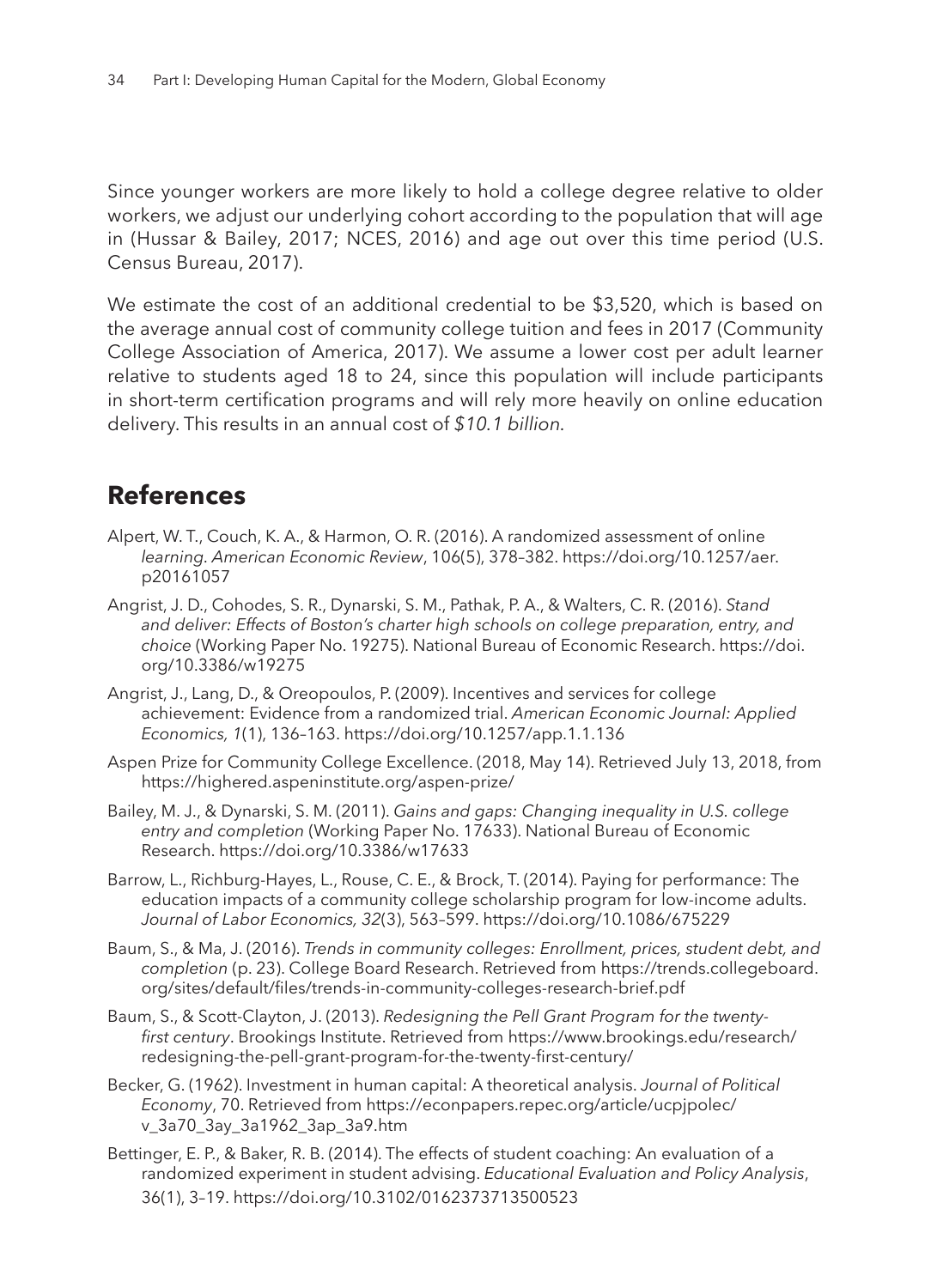- Bettinger, E. P., Fox, L., Loeb, S., & Taylor, E. S. (2017). Virtual classrooms: How online college courses affect student success. *American Economic Review*, 107(9), 2855–2875. https:// doi.org/10.1257/aer.20151193
- Bound, J., & Turner, S. (2007). Cohort crowding: How resources affect collegiate attainment. *Journal of Public Economics*, 91(5), 877–899. https://doi.org/10.1016/j. jpubeco.2006.07.006
- Bowen, W. G., Chingos, M. M., Lack, K. A., & Nygren, T. I. (2013). Interactive Learning Online at Public Universities: Evidence from a Six-Campus Randomized Trial. *Journal of Policy Analysis and Management*, 33(1), 94–111. https://doi.org/10.1002/pam.21728
- Carnevale, A. P., Smith, N., & Strohl, J. (2013). *Recovery: Job growth and education requirements through 2020*. CEW Georgetown. Retrieved from https://cew.georgetown. edu/cew-reports/recovery-job-growth-and-education-requirements-through-2020/
- Cellini, S. R., & Goldin, C. (2012). *Does federal student aid raise tuition? New evidence on for-profit colleges* (Working Paper No. 17827). National Bureau of Economic Research. https://doi.org/10.3386/w17827
- Cellini, S. R., & Turner, N. (2018). Gainfully employed? Assessing the employment and earnings of for-profit college students using administrative data. *Journal of Human Resources*, 1016-8302R1. https://doi.org/10.3368/jhr.54.2.1016.8302R1
- Center for American Progress. (2018). *Beyond Tuition Center for American Progress*. [online] Available at: https://www.americanprogress.org/issues/education-postsecondary/ reports/2018/06/20/451899/beyond-tuition/.
- Clotfelter, C. T., Hemelt, S. W., & Ladd, H. F. (2016). *Multifaceted aid for low-income students and college outcomes: Evidence from North Carolina* (Working Paper No. 22217). National Bureau of Economic Research. https://doi.org/10.3386/w22217
- Cohodes, S. R., & Goodman, J. S. (2014). Merit aid, college quality, and college completion: Massachusetts' Adams Scholarship as an in-kind subsidy. *American Economic Journal: Applied Economics, 6*(4), 251–285. https://doi.org/10.1257/app.6.4.251
- College Navigator National Center for Education Statistics. (n.d.). Retrieved July 13, 2018, from https://nces.ed.gov/collegenavigator/
- College Scorecard. (n.d.). Retrieved July 18, 2018, from https://collegescorecard.ed.gov/
- Community College Association of America. (2017). Fast facts. Retrieved July 23, 2018, from https://www.aacc.nche.edu/research-trends/fast-facts/
- Delaney, J. A., & Doyle, W. R. (2011). State spending on higher education: Testing the balance wheel over time. *Journal of Education Finance, 36*(4), 343–368.
- Delta Cost Data | Delta Cost Project. (n.d.). Retrieved June 29, 2018, from https:// deltacostproject.org/delta-cost-data
- Deming, D. J. (2017). The growing importance of social skills in the labor market. *The Quarterly Journal of Economics, 132*(4), 1593–1640. https://doi.org/10.1093/qje/qjx022
- Deming, D. J., Goldin, C., & Katz, L. F. (2012). The for-profit postsecondary school sector: Nimble critters or agile predators? *The Journal of Economic Perspectives, 26*(1), 139–164.
- Deming, D. J., & Walters, C. R. (2017). *The impact of price caps and spending cuts on U.S. postsecondary attainment* (Working Paper No. 23736). National Bureau of Economic Research. https://doi.org/10.3386/w23736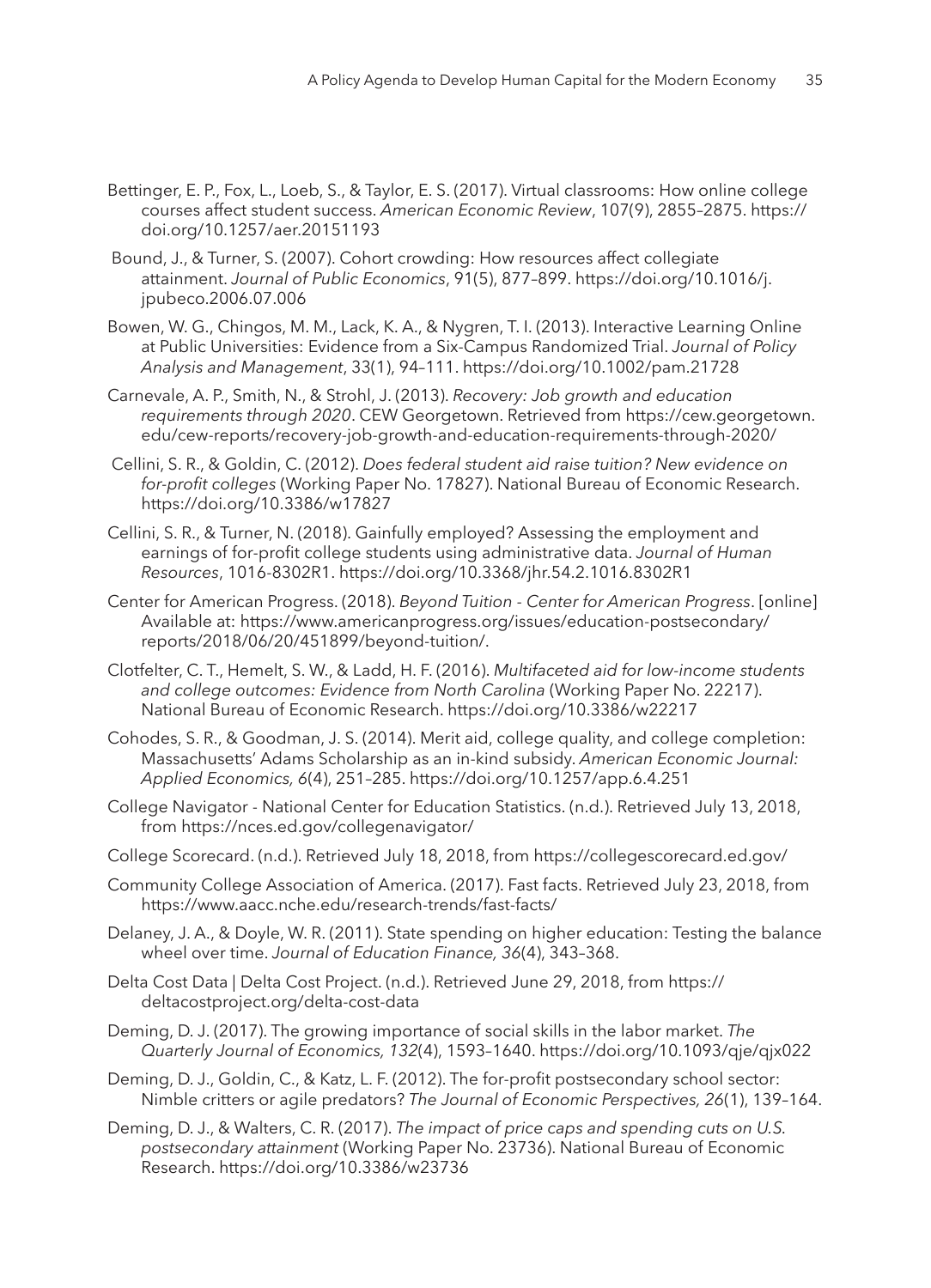- Deming, D. J., Yuchtman, N., Abulafi, A., Goldin, C., & Katz, L. F. (2016). The value of postsecondary credentials in the labor market: An experimental study. *American Economic Review, 106*(3), 778–806. https://doi.org/10.1257/aer.20141757
- Dynarski, S. M., Hemelt, S. W., & Hyman, J. M. (2015). *The missing manual: Using National Student Clearinghouse data to track postsecondary outcomes*. University of Michigan. Retrieved from http://www.edpolicy.umich.edu/publications/missing-manual/
- Evans, W. N., Kearney, M. S., Perry, B. C., & Sullivan, J. X. (2017). *Increasing community college completion rates among low-income students: Evidence from a randomized controlled trial evaluation of a case management intervention* (Working Paper No. 24150). National Bureau of Economic Research. https://doi.org/10.3386/w24150
- Figlio, D., Rush, M., & Yin, L. (2013). Is it live or is it internet? Experimental estimates of the effects of online instruction on student learning. *Journal of Labor Economics, 31*(4), 763–784. https://doi.org/10.1086/669930
- Geiger, R. L. (2015). *The history of American higher education*. Princeton University Press. Retrieved from https://press.princeton.edu/titles/10320.html
- Goodman, J., Hurwitz, M., & Smith, J. (2015). *Access to four-year public colleges and degree completion* (Working Paper No. 20996). National Bureau of Economic Research. https:// doi.org/10.3386/w20996
- Goodman, J., Melkers, J., & Pallais, A. (2016). *Can online delivery increase access to education?* (Working Paper No. 22754). National Bureau of Economic Research. https:// doi.org/10.3386/w22754
- Goolsbee, A., & Minow, N. (2016). A new Morrill Act, (39). Retrieved from https:// democracyjournal.org/magazine/39/a-new-morrill-act/
- Gordon, G., & Hedlund, A. (2017). *Accounting for the rise in college tuition*. NBER. Retrieved from http://www.nber.org/chapters/c13711.pdf
- Hashimoto, M. (1981). Firm-specific human capital as a shared investment. *American Economic Review*, 71(3), 475–482.
- Heinrich, C. J., Mueser, P. R., Troske, K. R., Jeon, K.-S., & Kahvecioglu, D. C. (2013). Do public employment and training programs work? *IZA Journal of Labor Economics*, *2*, 6. https:// doi.org/10.1186/2193-8997-2-6
- Holzer, H. J. (2015). *Higher education and workforce policy: Creating more skilled workers (and jobs for them to fill).* Brookings Institute. Retrieved from https://www.brookings.edu/ research/higher-education-and-workforce-policy-creating-more-skilled-workers-andjobs-for-them-to-fill/
- Horrigan, J. B. (2016). *Lifelong learning and technology*. Retrieved from http://www. pewinternet.org/2016/03/22/lifelong-learning-and-technology/
- Hoxby, C. M. (2017). *The returns to online postsecondary education* (Working Paper No. 23193). National Bureau of Economic Research. https://doi.org/10.3386/w23193
- Hoxby, C. M., & Turner, S. (2013). *Informing students about their college options: A proposal for broadening the expanding college opportunities project* (p. 30). Brookings Institute. Retrieved from https://www.brookings.edu/research/informing-students-about-theircollege-options-a-proposal-for-broadening-the-expanding-college-opportunitiesproject/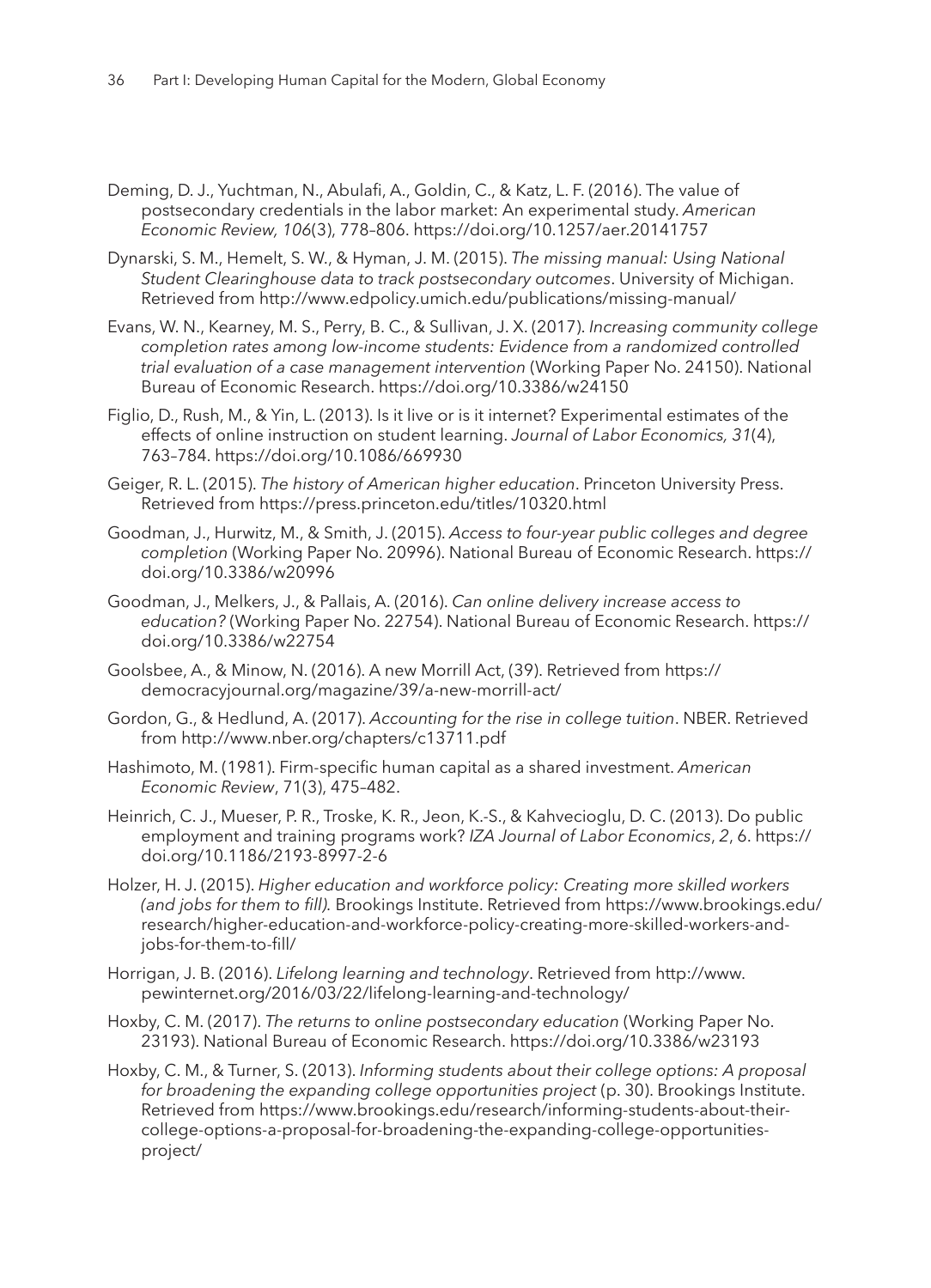- Hussar, W. J., & Bailey, T. M. (2017). *Projections of education statistics to 2025* (p. 65). Retrieved from https://nces.ed.gov/pubs2017/2017019.pdf
- Joyce, T., Crockett, S., Jaeger, D. A., Altindag, O., & O'Connell, S. D. (2015). Does classroom time matter? *Economics of Education Review,* 46, 64–77. https://doi.org/10.1016/j. econedurev.2015.02.007
- Juszkiewicz, J. (2017). *Trends in community college enrollment and completion data, 2017*. AACC. Retrieved from https://www.aacc.nche.edu/wp-content/uploads/2018/04/ CCEnrollment2017.pdf
- Kane, D. L. G., Peter R. Orszag, and Thomas J. (2002). State Support for Higher Education, Medicaid, and the Business Cycle. Retrieved July 23, 2018, from https://www.brookings. edu/research/state-support-for-higher-education-medicaid-and-the-business-cycle/
- Kelly, A. P. (2017). Reforming need-based aid. In *Policy Reforms to Strengthen Higher Education*. Retrieved from https://nationalaffairs.com/storage/app/uploads/public/ doclib/HigherEd\_Ch1\_Kelly.pdf
- Krieg, J. M., & Henson, S. E. (2016). The educational impact of online learning: How do university students perform in subsequent courses? *Education Finance and Policy*, 11(4), 426–448. https://doi.org/10.1162/EDFP\_a\_00196
- Lucca, D. O., Nadauld, T., & Chen, K. (2016). *Credit supply and the rise in college tuition: Evidence from the expansion in federal student aid programs* (SSRN Scholarly Paper No. ID 2634999). Rochester, NY: Social Science Research Network. Retrieved from https:// papers.ssrn.com/abstract=2634999
- Lumina Foundation. (2018). *A Stronger Nation: Learning beyond high school builds American talent.* Retrieved July 13, 2018, from http://strongernation.luminafoundation.org/ report/2018/#nation
- Manyika, J., Lund, S., Chui, M., Bughin, J., Woetzel, J., Batra, P., … Sanghvi, S. (n.d.). *What the future of work will mean for jobs, skills, and wages: Jobs lost, jobs gained | McKinsey & Company*. Retrieved from https://www.mckinsey.com/featured-insights/future-oforganizations-and-work/jobs-lost-jobs-gained-what-the-future-of-work-will-mean-forjobs-skills-and-wages
- McConnell, S., Berk, J., & Perez-Johnson, I. (2014). *Providing disadvantaged workers with skills to succeed in the labor market*. Brookings Institute. Retrieved from https://www. brookings.edu/research/providing-disadvantaged-workers-with-skills-to-succeed-in-thelabor-market/
- MDRC. (2010). Can improved student services boost community college student success? [Text]. Retrieved June 28, 2018, from https://www.mdrc.org/publication/can-improvedstudent-services-boost-community-college-student-success
- Morrill Act (1862). (1862, July 2). Retrieved from https://www.ourdocuments.gov/doc\_large\_ image.php?flash=false&doc=33
- Mullin, C. M., & Phillippe, K. (2009). *Community college enrollment surge: An analysis of estimated fall 2009 headcount enrollments at community colleges. Policy Brief 2009- 01PBL*. American Association of Community Colleges. Retrieved from https://eric. ed.gov/?id=ED511056
- NASBO. (2018). *State expenditure report NASBO*. National Association of State Budget Officers. Retrieved from https://higherlogicdownload.s3.amazonaws.com/ NASBO/9d2d2db1-c943-4f1b-b750-0fca152d64c2/UploadedImages/SER%20Archive/ State\_Expenditure\_Report\_Fiscal\_2015-2017\_-S.pdf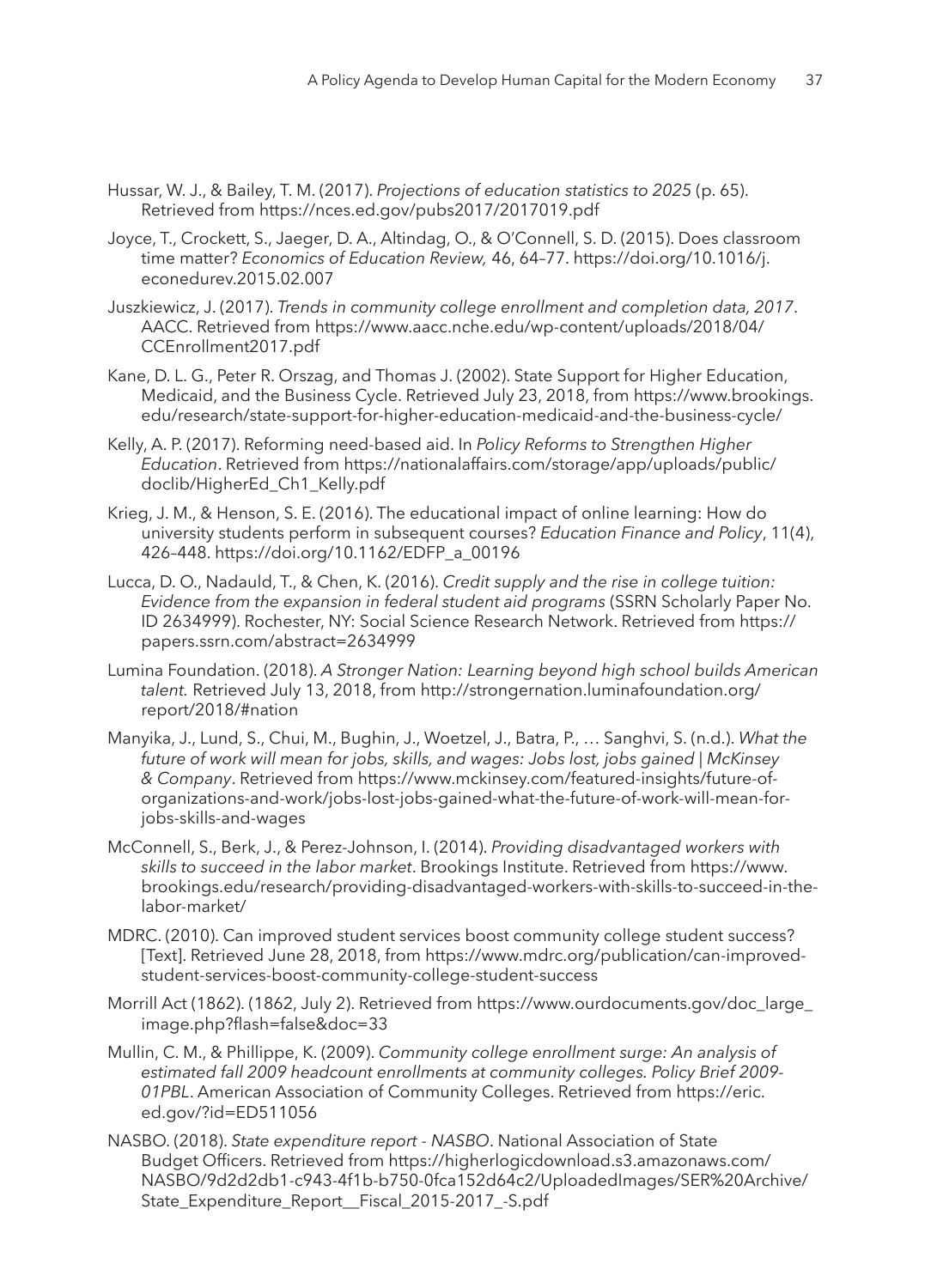- NCES. (2016). Graduation rate from first institution attended for first-time, full-time bachelor's degree- seeking students at 4-year postsecondary institutions, by race/ethnicity, time to completion, sex, control of institution, and acceptance rate: Selected cohort entry years, 1996 through 2009. Retrieved July 18, 2018, from https://nces.ed.gov/programs/digest/ d16/tables/dt16\_326.10.asp
- NCES. (2016). Graduation rate from first institution attended within 150 percent of normal time for first-time, full-time degree/certificate-seeking students at 2-year postsecondary institutions, by race/ethnicity, sex, and control of institution: Selected cohort entry years, 2000 through 2012. Retrieved July 18, 2018, from https://nces.ed.gov/programs/digest/ d16/tables/dt16\_326.20.asp
- NCES. (2016). Percentage of 18- to 24-year-olds enrolled in degree-granting postsecondary institutions, by level of institution and sex and race/ethnicity of student: 1970 through 2015. (2016). Retrieved July 18, 2018, from https://nces.ed.gov/programs/digest/d16/ tables/dt16\_302.60.asp?current=yes
- NCES. (n.d.). College & Career Tables Library. Retrieved July 23, 2018, from https://nces. ed.gov/datalab/tableslibrary/viewtable.aspx?tableid=10319
- Page, L. C., Kehoe, S., Castleman, B., & Sahadewo, G. A. (2017). *More than dollars for scholars: The impact of the Dell Scholars Program on college access, persistence and degree attainment* (SSRN Scholarly Paper No. ID 2726320). Rochester, NY: Social Science Research Network. Retrieved from https://papers.ssrn.com/abstract=2726320
- Lumina Foundation. Retrieved July 13, 2018, from http://strongernation.luminafoundation. org/report/2018/#nation
- Pew Research Center. (2016). *The state of American jobs*. Pew Research Center. Retrieved from http://www.pewsocialtrends.org/2016/10/06/the-state-of-american-jobs/
- Richburg-Hayes, L., Brock, T., LeBlanc, A. J., Paxson, C., Rouse, C. E., & Barrow, L. (2009). *Rewarding persistence: Effects of a performance-based scholarship program for lowincome parents* (Text). Retrieved from https://www.mdrc.org/publication/rewardingpersistence
- Robbins, R. (2013). Advisor load. Retrieved June 28, 2018, from http://www.nacada.ksu.edu/ Resources/Clearinghouse/View-Articles/Advisor-Load.aspx
- Scrivener, S., Weiss, M. J., Ratledge, A., Rudd, T., Sommo, C., & Fresques, H. (2015). *Doubling graduation rates* (Text). MDRC. Retrieved from https://www.mdrc.org/publication/ doubling-graduation-rates
- Shapiro, D., Afet Dundar, Khasiala, P., Yuan, W., Nathan, A., & Hwang, Y. (2015). *Completing*  college: A national view of student attainment rates - fall 2009 cohort (No. 10). Herndon, VA: NSC Research Center. Retrieved from https://nscresearchcenter.org/ signaturereport10/
- Shapiro, D., Dundar, A., Huie, F., Wakhungu, P.K., Bhimdiwali, A. & Wilson, S. E. (2018, December). Completing College: A National View of Student Completion Rates – Fall 2012 Cohort (Signature Report No. 16). Herndon, VA: National Student Clearinghouse Research Center.
- Singell, L. D., & Stone, J. A. (2007). For whom the Pell tolls: The response of university tuition to federal grants-in-aid. *Economics of Education Review, 26*(3), 285–295. https://doi. org/10.1016/j.econedurev.2006.01.005